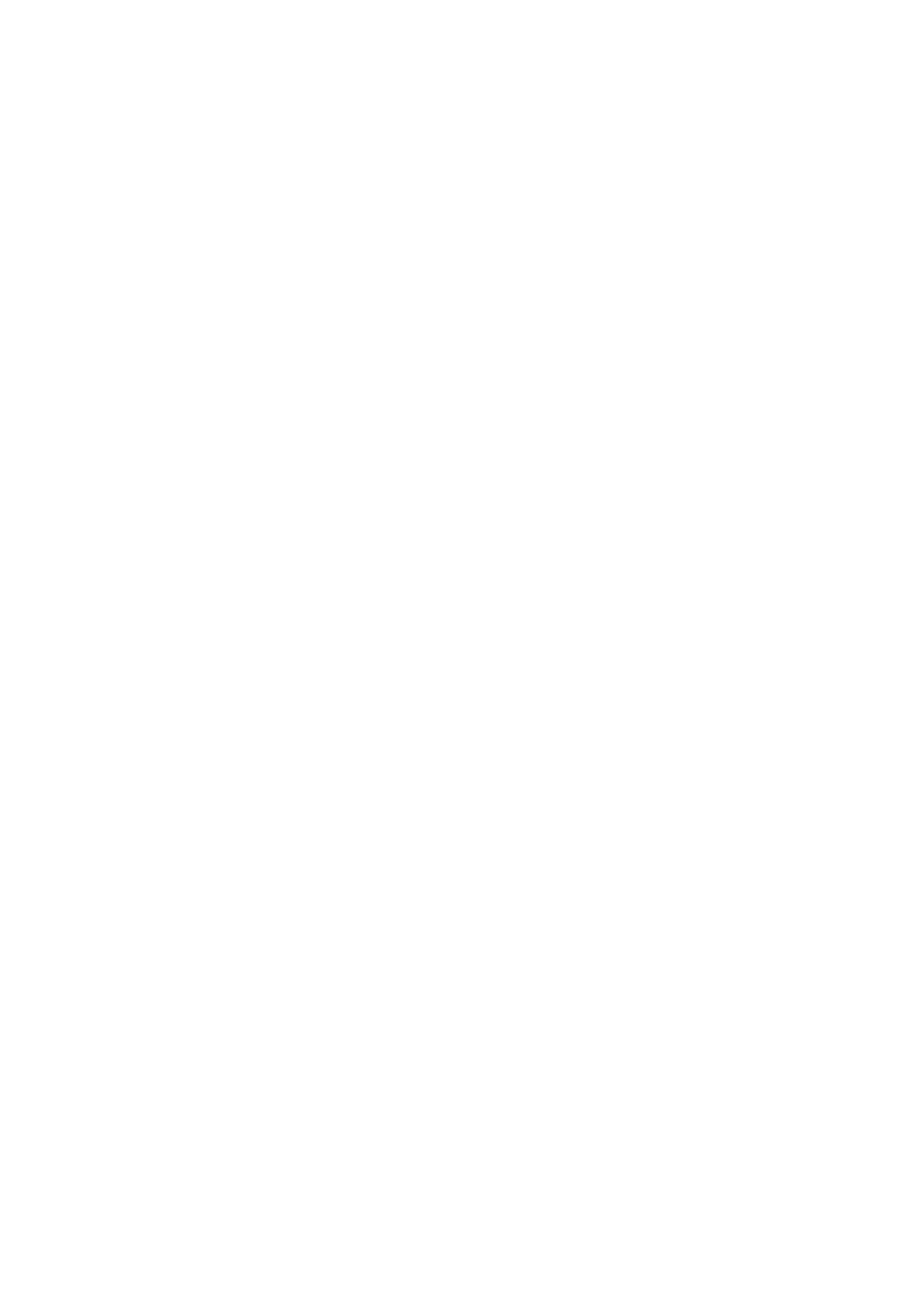(Sub–Fund of Income Partners Strategy Fund)

(Established as an umbrella fund under the laws of Hong Kong)

# **SEMI-ANNUAL FINANCIAL STATEMENTS (UNAUDITED)**

**FOR THE SIX MONTHS ENDED 30 JUNE 2019**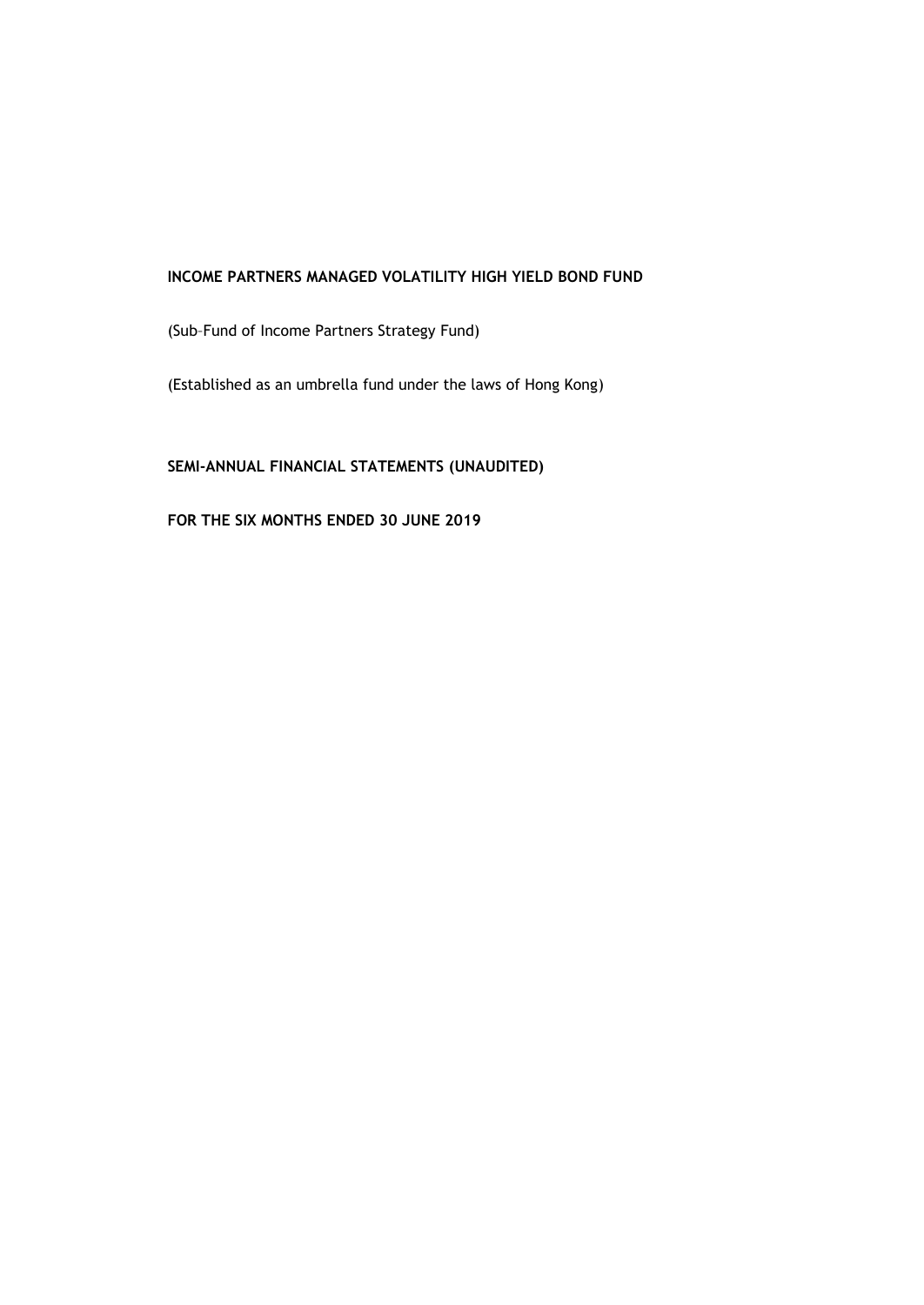# **TABLE OF CONTENTS**

| STATEMENT OF MOVEMENTS IN PORTFOLIO HOLDINGS (UNAUDITED)  20 |  |
|--------------------------------------------------------------|--|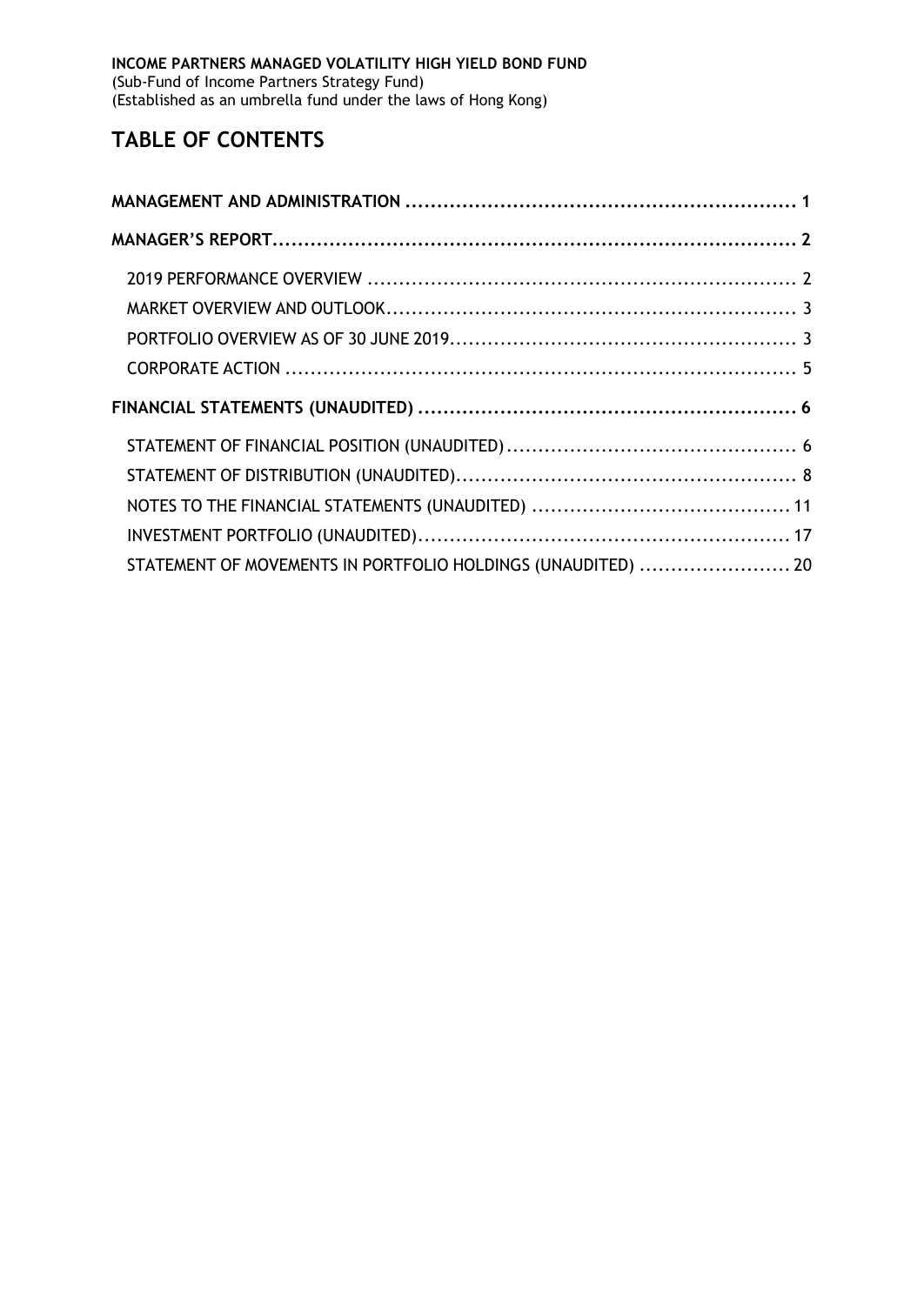# <span id="page-4-0"></span>**MANAGEMENT AND ADMINISTRATION**

Income Partners Asset Management (HK) Limited Emil Nguy Suite 3311-3313<br>Two International Finance Centre **Francis Tyle Republic Tyle Republic Tyle Republic Tyle Republic Tyle Tyle Tyle** Two International Finance Centre 8 Finance Street Fai Hung Ma Central Hong Kong

#### **MANAGER DIRECTORS OF THE MANAGER**

### **TRUSTEE AND PRINCIPAL OFFICE ADMINISTRATOR**

50th Floor, Champion Tower **50th Floor, Champion Tower** Three Garden Road, Central Three Garden Road, Central Hong Kong Hong Kong

#### **REGISTRAR AND PROCESSING AGENT SOLICITORS TO THE MANAGER**

Citicorp Financial Services Limited Citi Tower, One Bay East **Akin Gump Strauss Hauer & Feld** Akin Gump Strauss Hauer & Feld<br> **Akin Gump Strauss Hauer & Feld** Bay Hotel Bay Hotel Bay Hotel Bay Hotel Bay Hotel Bay Hotel Bay Hotel Bay Hotel B Kwun Tong, Kowloon The Landmark, 15 Queen's Road The Landmark, 15 Queen's Road The Landmark, 15 Queen's Road T Hong Kong

Citibank N.A., Hong Kong Branch Hugo Fund Services SA 50th Floor, Champion Tower 6, Cours de Rive Three Garden Road, Central CH-1204 Geneva Hong Kong Switzerland

#### **AUDITOR**

PricewaterhouseCoopers 21/F, Edinburgh Tower The Landmark 15 Queen's Road Central Hong Kong

Cititrust Limited Citibank N.A., Hong Kong Branch

# **IN RESPECT OF HONG KONG LAW**

Units 1801-08 & 10, 18/F, Gloucester Tower Hong Kong

#### **CUSTODIAN SWISS REPRESENTATIVE AGENT**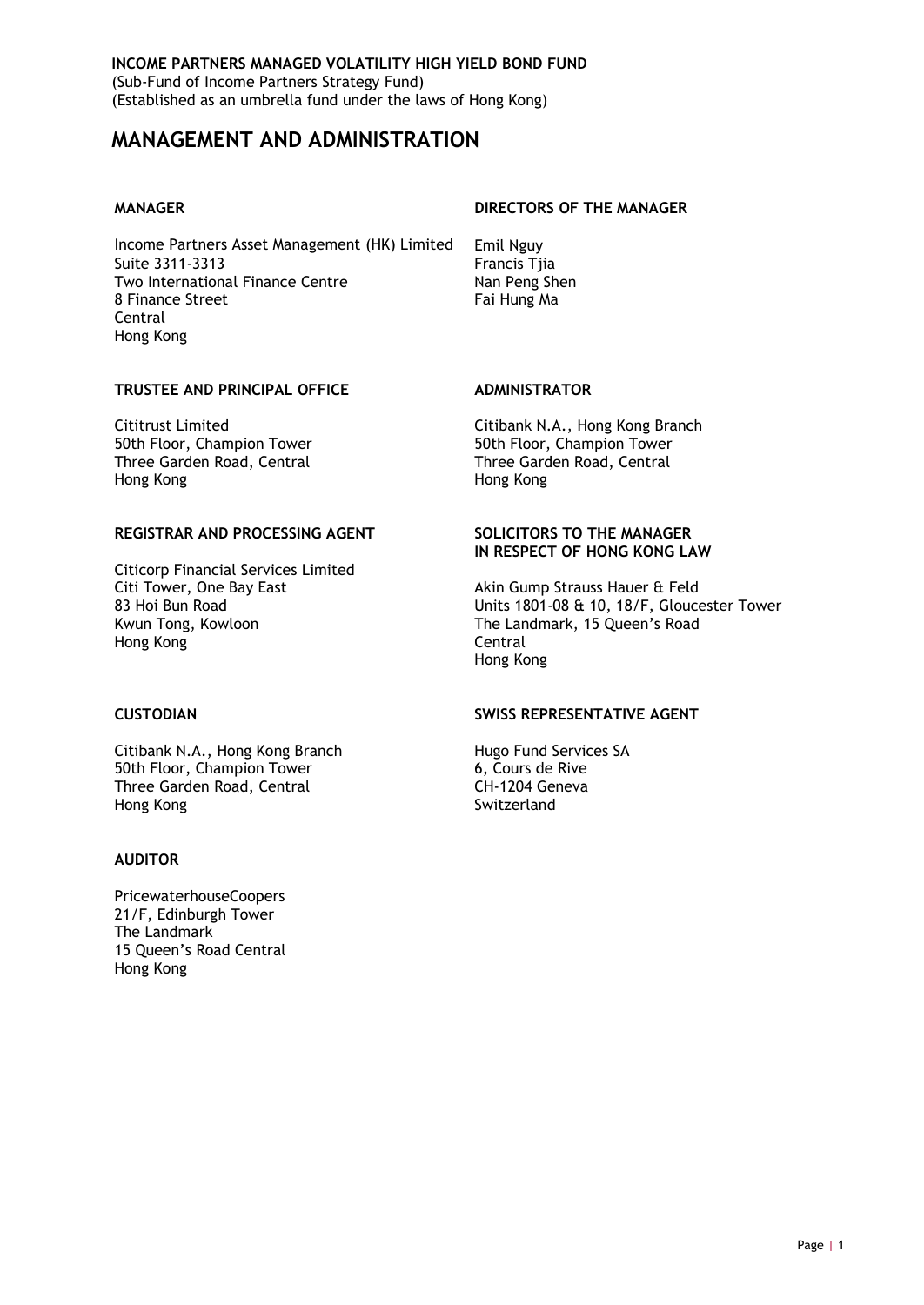(Established as an umbrella fund under the laws of Hong Kong)

# <span id="page-5-0"></span>**MANAGER'S REPORT**

#### <span id="page-5-1"></span>**2019 PERFORMANCE OVERVIEW**

In the first six months of 2019, the **Income Partners Managed Volatility High Yield Bond Fund** (the "Fund") generated a total return<sup>1</sup> as per below table:

| <b>Class of Shares</b>        | <b>ISIN Code</b> | Bloomberg<br>ticker | <b>Fund Class</b><br><b>Inception Date</b> | <b>YTD 2019</b><br>Return | Annualized<br>Dividend Yield* |
|-------------------------------|------------------|---------------------|--------------------------------------------|---------------------------|-------------------------------|
| Class 1A Accumulation (USD)   | HK0000421336     | <b>IRHY1AA HK</b>   | $8 - Jan - 18$                             | 9.59%                     |                               |
| Class 1A Distribution (USD)   | HK0000421328     | <b>IPRHY1A HK</b>   | $7-May-13$                                 | 9.60%                     |                               |
| Class 1B Accumulation (RMB)   | HK0000421351     | IRHY1BA HK          | 26-Jun-19                                  | 0.36%                     |                               |
| Class 1E Accumulation (USD-H) | HK0000490075     | <b>IRHY1EA HK</b>   | $2-Apr-19$                                 | 1.67%                     |                               |
| Class 1E Distribution (USD-H) | HK0000490067     | <b>IPRHY1E HK</b>   | 25-Mar-19                                  | 1.70%                     | 8.4%                          |
| Class 2A Accumulation (USD)   | HK0000421419     | <b>IRHY2AA HK</b>   | 27-Jul-11                                  | 9.33%                     |                               |
| Class 2A Distribution (USD)   | HK0000421401     | <b>IPRHY2A HK</b>   | 3-Aug-11                                   | 9.34%                     | 8.0%                          |
| Class 2B Accumulation (RMB)   | HK0000421435     | <b>IRHY2BA HK</b>   | 27-Jul-11                                  | 9.32%                     |                               |
| Class 2B Distribution (RMB)   | HK0000421427     | <b>IPRHY2B HK</b>   | 27-Jul-11                                  | 9.33%                     | 8.0%                          |
| Class 2C Distribution (USD)   | HK0000421443     | <b>IPRHY2C HK</b>   | 10-Aug-11                                  | 9.33%                     | 7.0%                          |
| Class 2D Accumulation (HKD)   | HK0000421468     | IRHY2DA HK          | 21-Feb-18                                  | 9.02%                     | $\overline{\phantom{a}}$      |
| Class 2D Distribution (HKD)   | HK0000421450     | <b>IPRHY2D HK</b>   | 9-Feb-18                                   | 9.01%                     | 8.1%                          |
| Class 2E Accumulation (AUD)   | HK0000421484     | <b>IRHY2EA HK</b>   | 7-Mar-18                                   | 10.12%                    | $\overline{\phantom{a}}$      |
| Class 2E Distribution (AUD)   | HK0000421476     | <b>IPRHY2E HK</b>   | $4$ -May-18                                | 10.12%                    | 7.8%                          |
| Class 2F Accumulation (AUD-H) | HK0000421500     | IRHY2FA HK          | 13-Oct-15                                  | 8.24%                     |                               |
| Class 2F Distribution (AUD-H) | HK0000421492     | <b>IPRHY2F HK</b>   | $2-May-19$                                 | $-2$                      | 7.8%                          |
| Class 2G Accumulation (USD-H) | HK0000421526     | <b>IRHY2GA HK</b>   | 13-Oct-15                                  | 9.19%                     |                               |
| Class 2G Distribution (USD-H) | HK0000421518     | <b>IPRHY2G HK</b>   | 19-Oct-15                                  | 9.26%                     | 7.9%                          |
| Class 21 Accumulation (SGD-H) | HK0000421567     | <b>IRHY2IA HK</b>   | 30-Apr-19                                  | $-2$                      |                               |
| Class 21 Distribution (SGD-H) | HK0000421559     | <b>IPRHY2I HK</b>   | 24-Apr-19                                  | $-2$                      | 7.8%                          |
| Class 2K Accumulation (EUR-H) | HK0000490034     | <b>IRHY2KA HK</b>   | 8-May-19                                   | $\sim$                    | $\blacksquare$                |
| Class 2K Distribution (EUR-H) | HK0000490026     | <b>IPRHY2K HK</b>   | 7-May-19                                   | $-2$                      | 5.6%                          |
| Class 2L Accumulation (HKD-H) | HK0000490059     | <b>IRHY2LA HK</b>   | 7-May-19                                   | $-2$                      | $\blacksquare$                |
| Class 2L Distribution (HKD-H) | HK0000490042     | <b>IPRHY2L HK</b>   | 17-Apr-19                                  | $-2$                      | 8.3%                          |

\* Annualized Dividend Yield: [(1 + distribution per unit / ex-dividend NAV) ^ distribution frequency] – 1. Yield figures are estimates and are based on the latest dividend distribution and the ex-dividend NAV of the previous month. Yield figures are for reference only. Positive dividend yield does not imply positive return. Dividend rate is not guaranteed and distributions may be paid from capital.

 $2$  As per Hong Kong SFC's guidelines for advertising applicable to collective investment schemes, performance information

<sup>-</sup><sup>1</sup> Adjusted for monthly dividend distributions

may be presented after the share classes have attained an investment track record of over 6 months.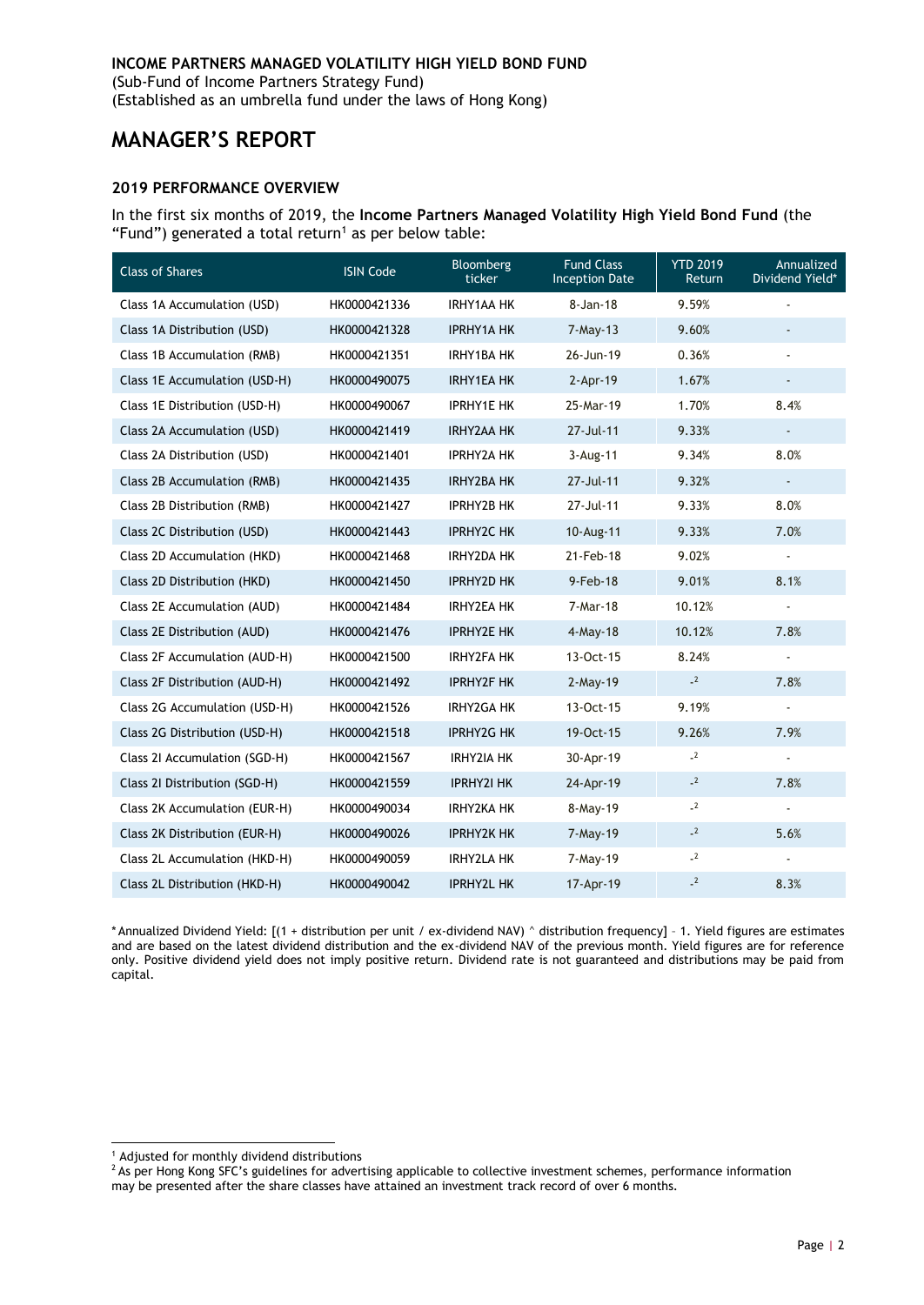(Sub-Fund of Income Partners Strategy Fund) (Established as an umbrella fund under the laws of Hong Kong)

#### <span id="page-6-0"></span>**MARKET OVERVIEW AND OUTLOOK**

The Asian high yield market started the year strongly on the back of cheap valuations and an overall riskon sentiment globally; the perception was that the major risk factors that have constrained the overall Asian high yield market performance in the past year, including China's deleveraging policy, Fed hikes, and the trade war have all subsided. This has started to reverse during the second quarter, as the Asian high yield market consolidated on the back of elevated trade tensions between the US and China, with the US further raising tariffs on USD200 billion of imports from China. Trade war tensions has been a major factor in reinvigorating a global risk-off mentality, and in conjunction with weaker PMI indices across major economies and a rising worry on a global slowdown, has caused the 10-year US Treasury to rally strongly. The renewed tensions have triggered a selloff in both Chinese and US equities, but had limited impact on Chinese high yield credits, due to the facts that: (1) Compared to bonds, equities are more sensitive on slower earning growth resulted from the trade war; (2) If trade tensions escalated, it is likely that Chinese policy maker will ease monetary policy further to support domestic economy, which will benefit Chinese high yield credits more through lower refinancing risk and funding cost; (3) Most Chinese credit issuers, especially high yield issuers, are not directly exposed to export/import related businesses.

On the back of trade war tensions and a more dovish Fed, there was a major shift in global financial markets as investors' began to expect a Fed cut. This resulted in lower US Treasury yields and a strong rally of risk assets including equities and high yield bonds in June. On the other hand, the positive developments in the G20 meeting with the US and China agreeing to restart trade talks and to hold on new tariffs has also improved market sentiment on Asian high yield.

The Fund has been close to fully invested by the end of June considering the favorable support of Asian high yield bonds.

| <b>Modified Duration:</b>               | <b>Average Credit Rating:</b> | Yield in CNH: |
|-----------------------------------------|-------------------------------|---------------|
| 2.4 years                               | BB.                           | 5.5%          |
|                                         |                               |               |
| Top 10 Holdings                         |                               | 24.7%         |
| Guangzhou R&F Properties Co Ltd         |                               | 2.7%          |
| <b>Yuzhou Properties Co Ltd</b>         |                               | 2.7%          |
| <b>KWG Group Holdings Ltd</b>           |                               | 2.6%          |
| China National Chemical Corp Ltd        |                               | 2.6%          |
| Future Land Development Holdings Ltd    |                               | 2.5%          |
| Shougang Group Co Ltd                   |                               | 2.5%          |
| Ping An Insurance Group Co of China Ltd |                               | 2.5%          |
| <b>Times China Holdings Limited</b>     |                               | 2.4%          |
| China SCE Group Holdings Ltd            | 2.1%                          |               |
| Vedanta Resources PLC                   |                               | 2.1%          |

#### <span id="page-6-1"></span>**PORTFOLIO OVERVIEW AS OF 30 JUNE 2019**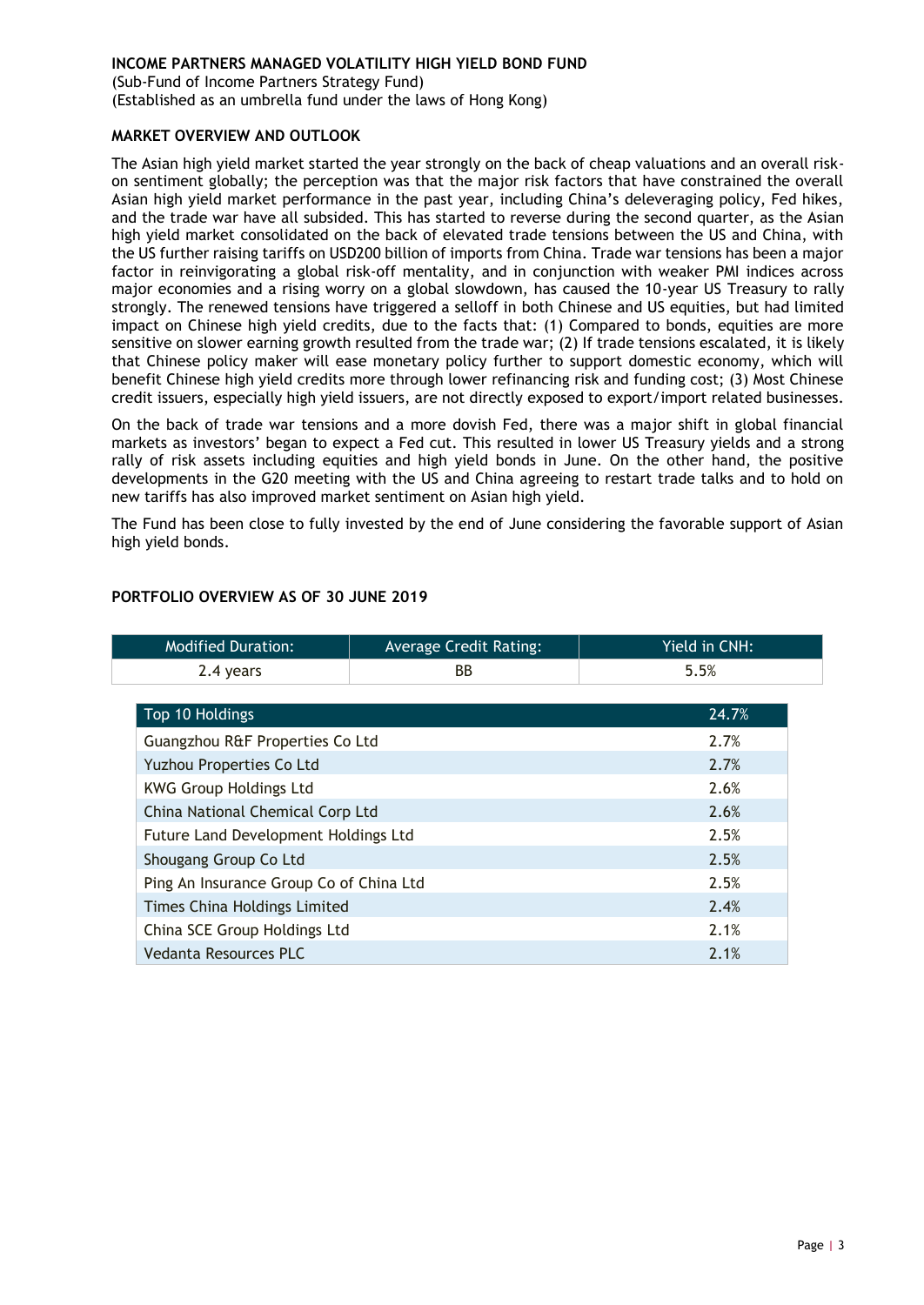(Sub-Fund of Income Partners Strategy Fund) (Established as an umbrella fund under the laws of Hong Kong)

#### **PORTFOLIO OVERVIEW AS OF 30 JUNE 2019 (CONTINUED)**

#### Geographic Exposure



### Industry Exposure

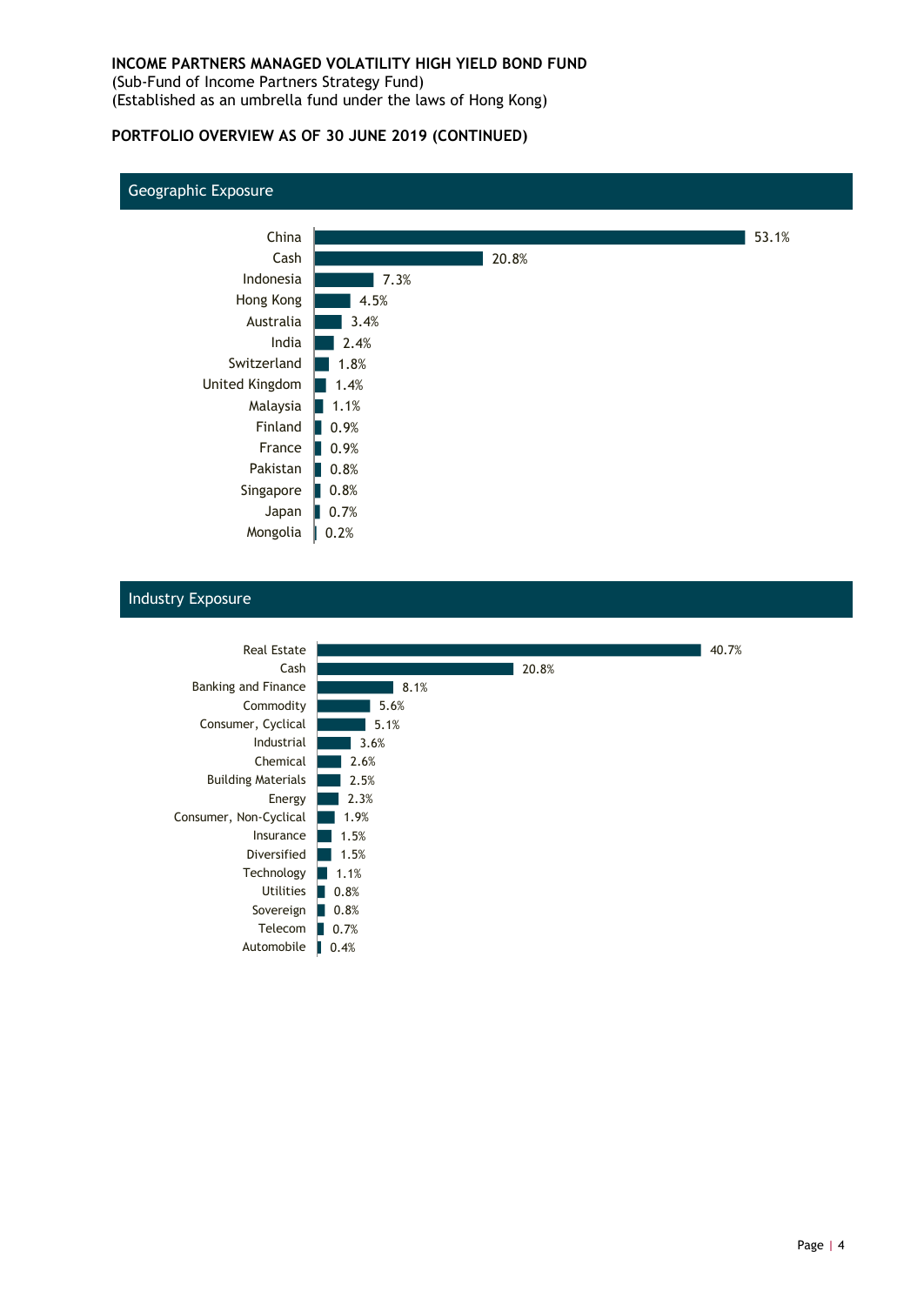(Sub-Fund of Income Partners Strategy Fund) (Established as an umbrella fund under the laws of Hong Kong)

#### **PORTFOLIO OVERVIEW AS OF 30 JUNE 2019 (CONTINUED)**



#Total exposures may differ due to rounding. Please note the ratings exposures shown here include some of Income Partners' own implied internal ratings. Where S&P/Moody's/Fitch ratings for bond holdings are not available, Income Partners' internal credit ratings apply.

Source: Income Partners, based on 28 June 2019

#### <span id="page-8-0"></span>**CORPORATE ACTION**

Effective from 13 March 2019, the Income Partners Managed Volatility High Yield Bond Fund has established new classes of units, namely Class 2J EUR (Distribution) Units, Class 2J EUR (Accumulation) Units, Class 2K EUR-Hedged (Distribution) Units, Class 2K EUR-Hedged (Accumulation) Units, Class 2L HKD-Hedged (Distribution) Units and Class 2L HKD-Hedged (Accumulation) Units.

Please also note that the "Minimum Redemption Amount" and "Minimum Holding Amount" for certain classes have been reduced as follows:

- Class 2A USD Units, Class 2C USD Units and Class 2G USD-Hedged Units decreased from "USD2,000" to "USD1,000" for both the "Minimum Redemption Amount" and "Minimum Holding Amount"
- Class 2E AUD Units and Class 2F AUD-Hedged Units decreased from "AUD10,000" to "AUD1,000" for the "Minimum Redemption Amount" and from "AUD100,000" to "AUD1,000" for the "Minimum Holding Amount"

In this regard, we have issued an addendum dated March 2019 to the explanatory memorandum dated November 2018 and the Product Key Fact Statements (KFS) has been updated to reflect the new classes of units.

The Amended Explanatory Memorandum and KFS reflecting the terms of the new classes of units are available on the Manager's website (www.incomepartners.com).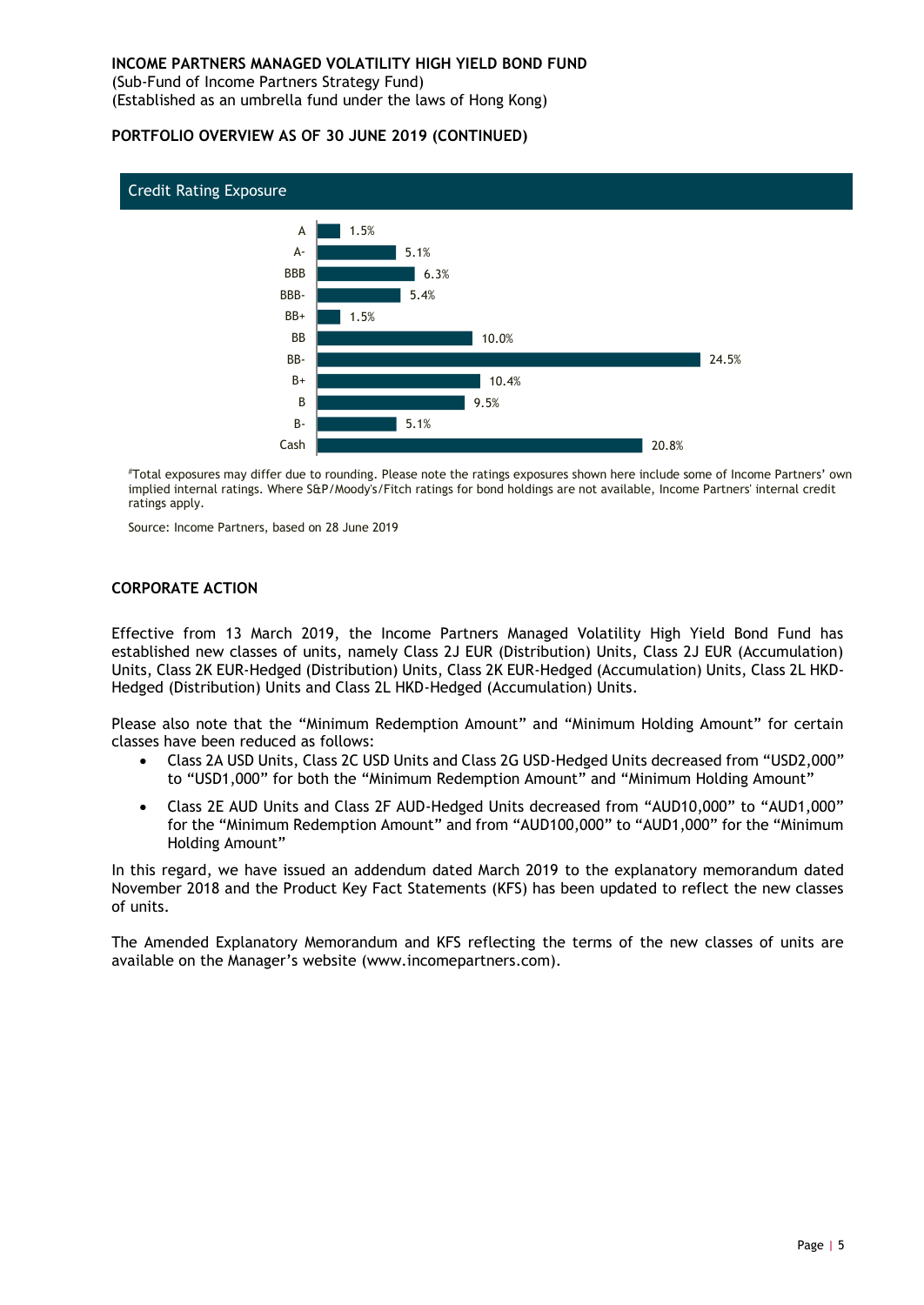(Sub-Fund of Income Partners Strategy Fund) (Established as an umbrella fund under the laws of Hong Kong)

# <span id="page-9-0"></span>**FINANCIAL STATEMENTS (UNAUDITED)**

# <span id="page-9-1"></span>**STATEMENT OF FINANCIAL POSITION (UNAUDITED)**

**AS AT 30 JUNE 2019**

|                                                                                                                      | As at         | As at            |
|----------------------------------------------------------------------------------------------------------------------|---------------|------------------|
|                                                                                                                      | 30 June 2019  | 31 December 2018 |
|                                                                                                                      | (unaudited)   | (audited)        |
|                                                                                                                      | <b>RMB</b>    | <b>RMB</b>       |
| <b>Assets - Current assets</b>                                                                                       |               |                  |
| Financial assets at fair value through profit or loss                                                                | 1,318,981,894 | 868, 303, 970    |
| Derivative financial instruments                                                                                     |               | 2,493,949        |
| Interest receivable                                                                                                  | 25,447,032    | 17,658,333       |
| Prepayment and other receivable                                                                                      | 802,184       | 1,219,943        |
| Amount due from the broker                                                                                           | 19,352,537    | 4,863,630        |
| Subscription receivable                                                                                              | 480,698,421   | 3,541,277        |
| Margin deposits                                                                                                      | 52,919,742    | 25,024,181       |
| <b>Bank balances</b>                                                                                                 | 64,468,862    | 22,707,172       |
| <b>Total assets</b>                                                                                                  | 1,962,670,672 | 945,812,455      |
| Liabilities - Current liabilities                                                                                    |               |                  |
| Derivative financial instruments                                                                                     | 191,071       | 802,806          |
| Amount due to the broker                                                                                             | 256,065,689   |                  |
| Other liabilities and accrued expenses                                                                               | 2,046,829     | 2,098,269        |
| Redemption payable                                                                                                   | 9,746,276     | 1,552,289        |
| Liabilities (excluding net assets attributable to unitholders)                                                       | 268,049,865   | 4,453,364        |
| Net assets attributable to unitholders                                                                               | 1,694,620,807 | 941,359,091      |
|                                                                                                                      | 1,962,670,672 | 945,812,455      |
| Represented by:                                                                                                      |               |                  |
| Net assets attributable to unitholders after adjustment to<br>establishment costs and authorisation costs            | 1,695,036,441 | 941,893,827      |
| Adjustments for different bases adopted by the Sub-Fund in<br>arriving at the net assets attributable to unitholders | (415, 634)    | (534, 736)       |
|                                                                                                                      |               |                  |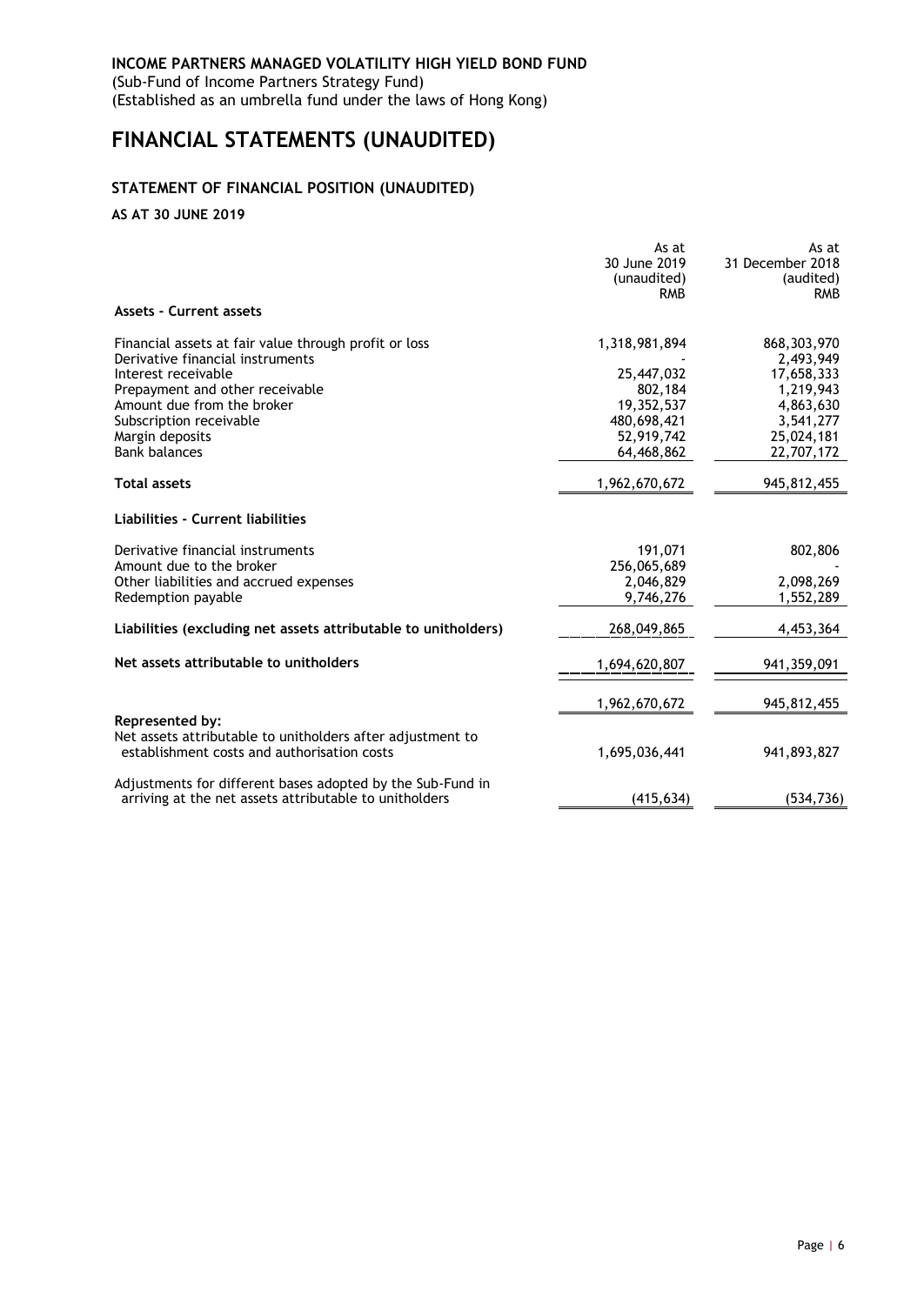(Sub-Fund of Income Partners Strategy Fund) (Established as an umbrella fund under the laws of Hong Kong)

# **STATEMENT OF FINANCIAL POSITION (UNAUDITED) (CONTINUED)**

**AS AT 30 JUNE 2019**

|                                                                        | As at          | As at            |
|------------------------------------------------------------------------|----------------|------------------|
|                                                                        | 30 June 2019   | 31 December 2018 |
|                                                                        | (unaudited)    | (audited)        |
|                                                                        | <b>RMB</b>     | <b>RMB</b>       |
| NUMBER OF UNITS IN ISSUE                                               |                |                  |
| Class 1A USD (Accumulation) Units                                      | 18,924         | 50,036           |
| Class 1A USD (Distribution) Units                                      | 2,882          | 1,015            |
| Class 1B RMB (Accumulation) Units                                      | 4,700,000      |                  |
| Class 1E USD-Hedged (Accumulation) Units                               | 60,190         |                  |
| Class 1E USD-Hedged (Distribution) Units                               | 27,972         |                  |
|                                                                        |                | 103,750          |
| Class 2A USD (Accumulation) Units                                      | 100,684        |                  |
| Class 2A USD (Distribution) Units                                      | 250,488        | 215,651          |
| Class 2B RMB (Accumulation) Units                                      | 167,952        | 180,808          |
| Class 2B RMB (Distribution) Units                                      | 1,298,011      | 1,152,677        |
| Class 2C USD (Distribution) Units                                      | 45,189         | 49,251           |
| Class 2D HKD (Accumulation) Units                                      | 123,996        | 96,904           |
| Class 2D HKD (Distribution) Units                                      | 2,989,543      | 3,365,434        |
| Class 2E AUD (Accumulation) Units                                      | 3,075          | 2,758            |
| Class 2E AUD (Distribution) Units                                      | 9,800          | 2,010            |
| Class 2F AUD-Hedged (Accumulation) Units                               | 17,038         | 316              |
| Class 2F AUD-Hedged (Distribution) Units                               | 38,861         |                  |
| Class 2G USD-Hedged (Accumulation) Units                               | 166,131        | 264,978          |
| Class 2G USD-Hedged (Distribution) Units                               | 372,258        | 89,104           |
| Class 21 SGD-Hedged (Accumulation) Units                               | 7,948          |                  |
| Class 21 SGD-Hedged (Distribution) Units                               | 36,067         |                  |
| Class 2K EUR-Hedged (Accumulation) Units                               | 8,070          |                  |
| Class 2K EUR-Hedged (Distribution) Units                               | 4,731          |                  |
|                                                                        |                |                  |
| Class 2L HKD-Hedged (Accumulation) Units                               | 33,000         | $\blacksquare$   |
| Class 2L HKD-Hedged (Distribution) Units                               | 37,743         |                  |
| Class 4B RMB (Accumulation) Units                                      | 3,130          |                  |
| Class 4C USD-Hedged (Accumulation) Units                               | 15,030         |                  |
| NET ASSETS ATTRIBUTABLE TO UNITHOLDERS PER UNIT                        |                |                  |
| Class 1A USD (Accumulation) Units                                      | 701.09         | 638.80           |
| Class 1A USD (Distribution) Units                                      | 936.39         | 853.08           |
| Class 1B RMB (Accumulation) Units                                      | 100.51         |                  |
| Class 1E USD-Hedged (Accumulation) Units                               | 700.10         |                  |
| Class 1E USD-Hedged (Distribution) Units                               | 691.04         |                  |
| Class 2A USD (Accumulation) Units                                      | 1,120.04       | 1,023.05         |
| Class 2A USD (Distribution) Units                                      | 612.40         | 581.96           |
| Class 2B RMB (Accumulation) Units                                      | 173.40         | 158.93           |
| Class 2B RMB (Distribution) Units                                      | 97.41          | 92.91            |
| Class 2C USD (Distribution) Units                                      | 658.22         | 622.06           |
|                                                                        |                |                  |
| Class 2D HKD (Accumulation) Units<br>Class 2D HKD (Distribution) Units | 87.06<br>77.10 | 79.52            |
|                                                                        |                | 73.27            |
| Class 2E AUD (Accumulation) Units                                      | 531.37         | 485.33           |
| Class 2E AUD (Distribution) Units                                      | 478.57         | 454.47           |
| Class 2F AUD-Hedged (Accumulation) Units                               | 576.86         | 536.08           |
| Class 2F AUD-Hedged (Distribution) Units                               | 482.58         |                  |
| Class 2G USD-Hedged (Accumulation) Units                               | 829.59         | 761.39           |
| Class 2G USD-Hedged (Distribution) Units                               | 616.43         | 589.20           |
| Class 2I SGD-Hedged (Accumulation) Units                               | 510.25         |                  |
| Class 21 SGD-Hedged (Distribution) Units                               | 507.11         |                  |
| Class 2K EUR-Hedged (Accumulation) Units                               | 781.93         |                  |
| Class 2K EUR-Hedged (Distribution) Units                               | 781.07         |                  |
| Class 2L HKD-Hedged (Accumulation) Units                               | 88.60          |                  |
| Class 2L HKD-Hedged (Distribution) Units                               | 88.61          |                  |
| Class 4B RMB (Accumulation) Units                                      | 105.55         |                  |
| Class 4C USD-Hedged (Accumulation) Units                               | 724.77         |                  |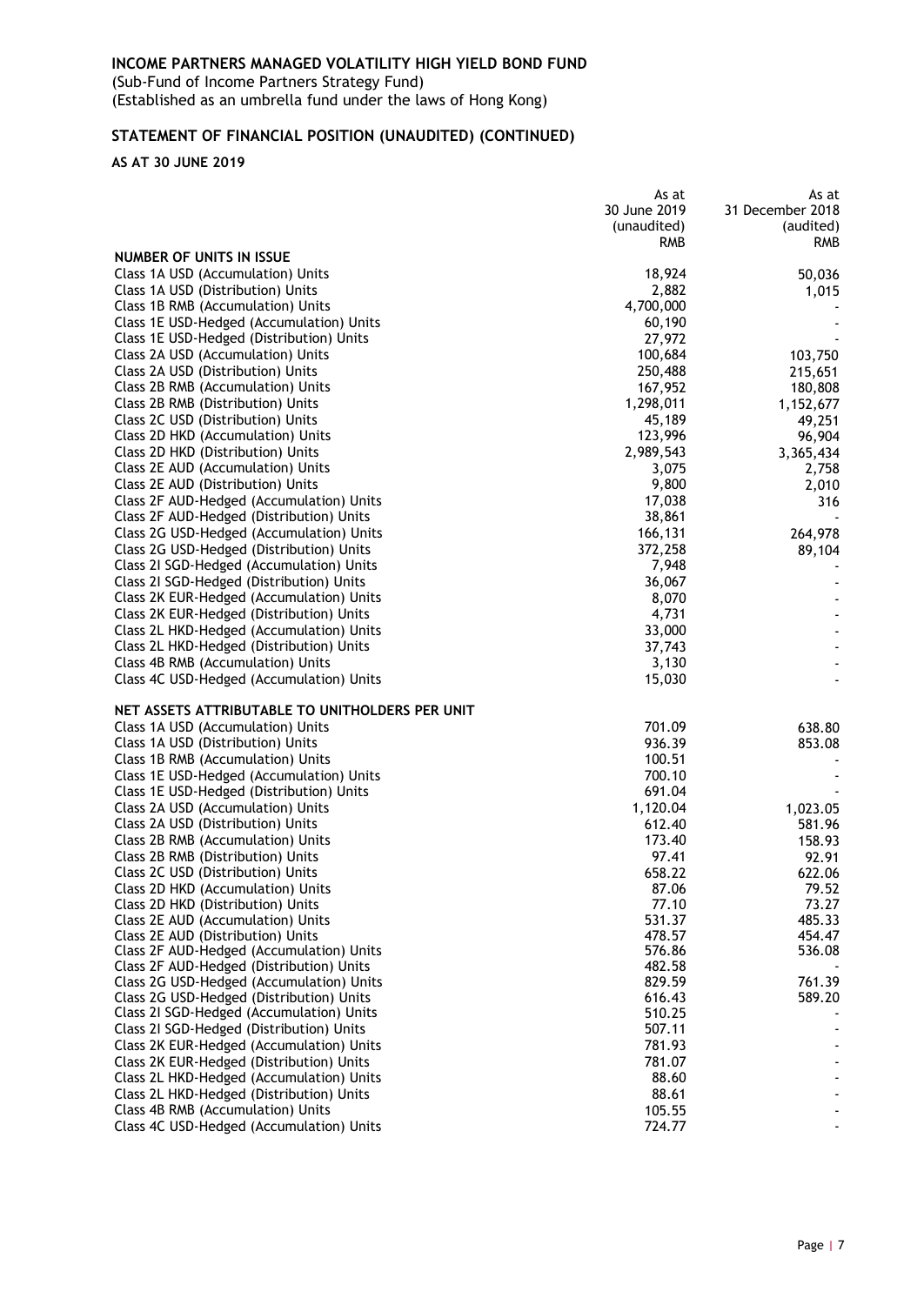(Sub-Fund of Income Partners Strategy Fund)

(Established as an umbrella fund under the laws of Hong Kong)

# <span id="page-11-0"></span>**STATEMENT OF DISTRIBUTION (UNAUDITED)**

|                                                                                       | For the six months<br>ended<br>30 June 2019<br>(unaudited)<br><b>RMB</b> | For the six months<br>ended<br>30 June 2018<br>(unaudited)<br><b>RMB</b> |
|---------------------------------------------------------------------------------------|--------------------------------------------------------------------------|--------------------------------------------------------------------------|
| Undistributed income at 1 January                                                     | 139,059,859                                                              | 177, 102, 493                                                            |
| Increase/(decrease) in net assets attributable to unitholders during<br>the period    | 67, 189, 561                                                             | (37, 445, 048)                                                           |
| Distribution to unitholders                                                           | 24,540,271                                                               | 13,490,998                                                               |
| Unrealised loss on financial assets at fair value through profit or loss              | (1,882,214)                                                              | (37, 307, 283)                                                           |
| Undistributed income before distribution                                              | 228,907,477                                                              | 115,841,160                                                              |
| Monthly distribution declared on 2 January 2018 of USD 0.38<br>per unit for Class 2A  |                                                                          | (198, 255)                                                               |
| Monthly distribution declared on 2 January 2018 of RMB 0.78<br>per unit for Class 2B  |                                                                          | (511, 971)                                                               |
| Monthly distribution declared on 2 January 2018 of USD 0.56<br>per unit for Class 2C  |                                                                          | (63, 513)                                                                |
| Monthly distribution declared on 2 January 2018 of USD 0.57<br>per unit for Class 2G  |                                                                          | (409, 667)                                                               |
| Monthly distribution declared on 1 February 2018 of USD 0.74<br>per unit for Class 2A |                                                                          | (401, 872)                                                               |
| Monthly distribution declared on 1 February 2018 of RMB 0.77<br>per unit for Class 2B |                                                                          | (547, 767)                                                               |
| Monthly distribution declared on 1 February 2018 of USD 0.61                          |                                                                          |                                                                          |
| per unit for Class 2C<br>Monthly distribution declared on 1 February 2018 of USD 0.55 |                                                                          | (75, 243)                                                                |
| per unit for Class 2G<br>Monthly distribution declared on 1 March 2018 of USD 0.74    |                                                                          | (355, 510)                                                               |
| per unit for Class 2A                                                                 |                                                                          | (531, 720)                                                               |
| Monthly distribution declared on 1 March 2018 of RMB 0.77<br>per unit for Class 2B    |                                                                          | (637, 870)                                                               |
| Monthly distribution declared on 1 March 2018 of USD 0.61<br>per unit for Class 2C    |                                                                          | (111, 275)                                                               |
| Monthly distribution declared on 1 March 2018 of HKD 0.75<br>per unit for Class 2D    |                                                                          | (123, 260)                                                               |
| Monthly distribution declared on 1 March 2018 of USD 0.55                             |                                                                          |                                                                          |
| per unit for Class 2G<br>Monthly distribution declared on 3 April 2018 of USD 0.74    |                                                                          | (383, 621)                                                               |
| per unit for Class 2A<br>Monthly distribution declared on 3 April 2018 of RMB 0.78    |                                                                          | (718, 847)                                                               |
| per unit for Class 2B                                                                 |                                                                          | (735, 432)                                                               |
| Monthly distribution declared on 3 April 2018 of USD 0.61<br>per unit for Class 2C    |                                                                          | (134, 286)                                                               |
| Monthly distribution declared on 3 April 2018 of HKD 0.75<br>per unit for Class 2D    |                                                                          | (434, 725)                                                               |
| Monthly distribution declared on 3 April 2018 of USD 0.55                             |                                                                          |                                                                          |
| per unit for Class 2G<br>Monthly distribution declared on 2 May 2018 of USD 0.74      |                                                                          | (394, 864)                                                               |
| per unit for Class 2A                                                                 |                                                                          | (890, 770)                                                               |
| Monthly distribution declared on 2 May 2018 of RMB 0.78<br>per unit for Class 2B      |                                                                          | (767, 550)                                                               |
| Monthly distribution declared on 2 May 2018 of USD 0.61<br>per unit for Class 2C      |                                                                          | (146, 999)                                                               |
| Monthly distribution declared on 2 May 2018 of HKD 0.75<br>per unit for Class 2D      |                                                                          | (931, 455)                                                               |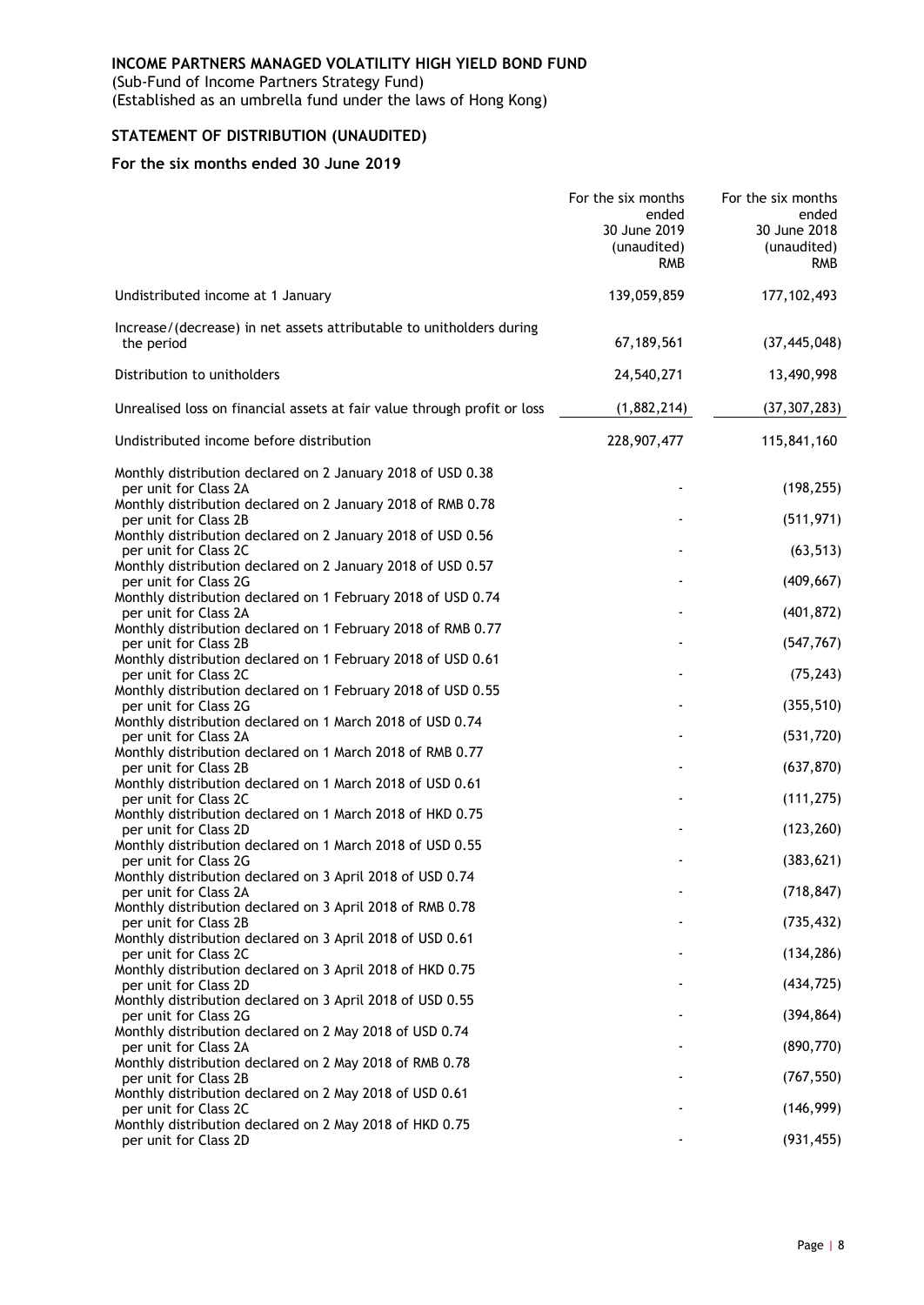(Sub-Fund of Income Partners Strategy Fund) (Established as an umbrella fund under the laws of Hong Kong)

# **STATEMENT OF DISTRIBUTION (UNAUDITED) (CONTINUED)**

|                                                                                       | For the six months<br>ended<br>30 June 2019<br>(unaudited)<br><b>RMB</b> | For the six months<br>ended<br>30 June 2018<br>(unaudited)<br><b>RMB</b> |
|---------------------------------------------------------------------------------------|--------------------------------------------------------------------------|--------------------------------------------------------------------------|
| Monthly distribution declared on 2 May 2018 of USD 0.56                               |                                                                          |                                                                          |
| per unit for Class 2G<br>Monthly distribution declared on 1 June 2018 of USD 0.75     |                                                                          | (384, 692)                                                               |
| per unit for Class 2A<br>Monthly distribution declared on 1 June 2018 of RMB 0.78     |                                                                          | (940, 536)                                                               |
| per unit for Class 2B                                                                 |                                                                          | (771, 984)                                                               |
| Monthly distribution declared on 1 June 2018 of USD 0.61<br>per unit for Class 2C     |                                                                          | (204, 258)                                                               |
| Monthly distribution declared on 1 June 2018 of HKD 0.75<br>per unit for Class 2D     |                                                                          | (1, 278, 494)                                                            |
| Monthly distribution declared on 1 June 2018 of AUD 0.75                              |                                                                          |                                                                          |
| per unit for Class 2E<br>Monthly distribution declared on 1 June 2018 of USD 0.56     |                                                                          | (3,779)                                                                  |
| per unit for Class 2G                                                                 |                                                                          | (400, 783)                                                               |
| Monthly distribution declared on 2 January 2019 of USD 0.56<br>per unit for Class 2A  | (1,036,720)                                                              |                                                                          |
| Monthly distribution declared on 2 January 2019 of CNY 0.63                           |                                                                          |                                                                          |
| per unit for Class 2B                                                                 | (805, 050)                                                               |                                                                          |
| Monthly distribution declared on 2 January 2019 of USD 0.52<br>per unit for Class 2C  | (206, 329)                                                               |                                                                          |
| Monthly distribution declared on 2 January 2019 of HKD 0.55<br>per unit for Class 2D  | (2,066,362)                                                              |                                                                          |
| Monthly distribution declared on 2 January 2019 of AUD 0.62<br>per unit for Class 2E  | (6, 773)                                                                 |                                                                          |
| Monthly distribution declared on 2 January 2019 of USD 0.57                           | (318, 715)                                                               |                                                                          |
| per unit for Class 2G<br>Monthly distribution declared on 1 February 2019 of USD 0.56 |                                                                          |                                                                          |
| per unit for Class 2A                                                                 | (797, 832)                                                               |                                                                          |
| Monthly distribution declared on 1 February 2019 of CNY 0.63<br>per unit for Class 2B | (783, 236)                                                               |                                                                          |
| Monthly distribution declared on 1 February 2019 of USD 0.52                          |                                                                          |                                                                          |
| per unit for Class 2C<br>Monthly distribution declared on 1 February 2019 of HKD 0.55 | (167, 556)                                                               |                                                                          |
| per unit for Class 2D                                                                 | (1, 587, 406)                                                            |                                                                          |
| Monthly distribution declared on 1 February 2019 of AUD 0.62<br>per unit for Class 2D | (6, 101)                                                                 |                                                                          |
| Monthly distribution declared on 1 February 2019 of USD 0.57<br>per unit for Class 2G | (356, 430)                                                               |                                                                          |
| Monthly distribution declared on 1 March 2019 of USD 0.56                             |                                                                          |                                                                          |
| per unit for Class 2A<br>Monthly distribution declared on 1 March 2019 of CNY 0.63    | (792, 926)                                                               |                                                                          |
| per unit for Class 2B                                                                 | (787, 968)                                                               |                                                                          |
| Monthly distribution declared on 1 March 2019 of USD 0.52<br>per unit for Class 2C    | (165, 157)                                                               |                                                                          |
| Monthly distribution declared on 1 March 2019 of HKD 0.55<br>per unit for Class 2D    | (1,531,669)                                                              |                                                                          |
| Monthly distribution declared on 1 March 2019 of AUD 0.62<br>per unit for Class 2E    | (5, 942)                                                                 |                                                                          |
| Monthly distribution declared on 1 March 2019 of USD 0.57                             |                                                                          |                                                                          |
| per unit for Class 2G<br>Monthly distribution declared on 1 April 2019 of USD 0.56    | (378, 248)                                                               |                                                                          |
| per unit for Class 2A                                                                 | (810, 510)                                                               |                                                                          |
| Monthly distribution declared on 1 April 2019 of CNY 0.63<br>per unit for Class 2B    | (763, 430)                                                               |                                                                          |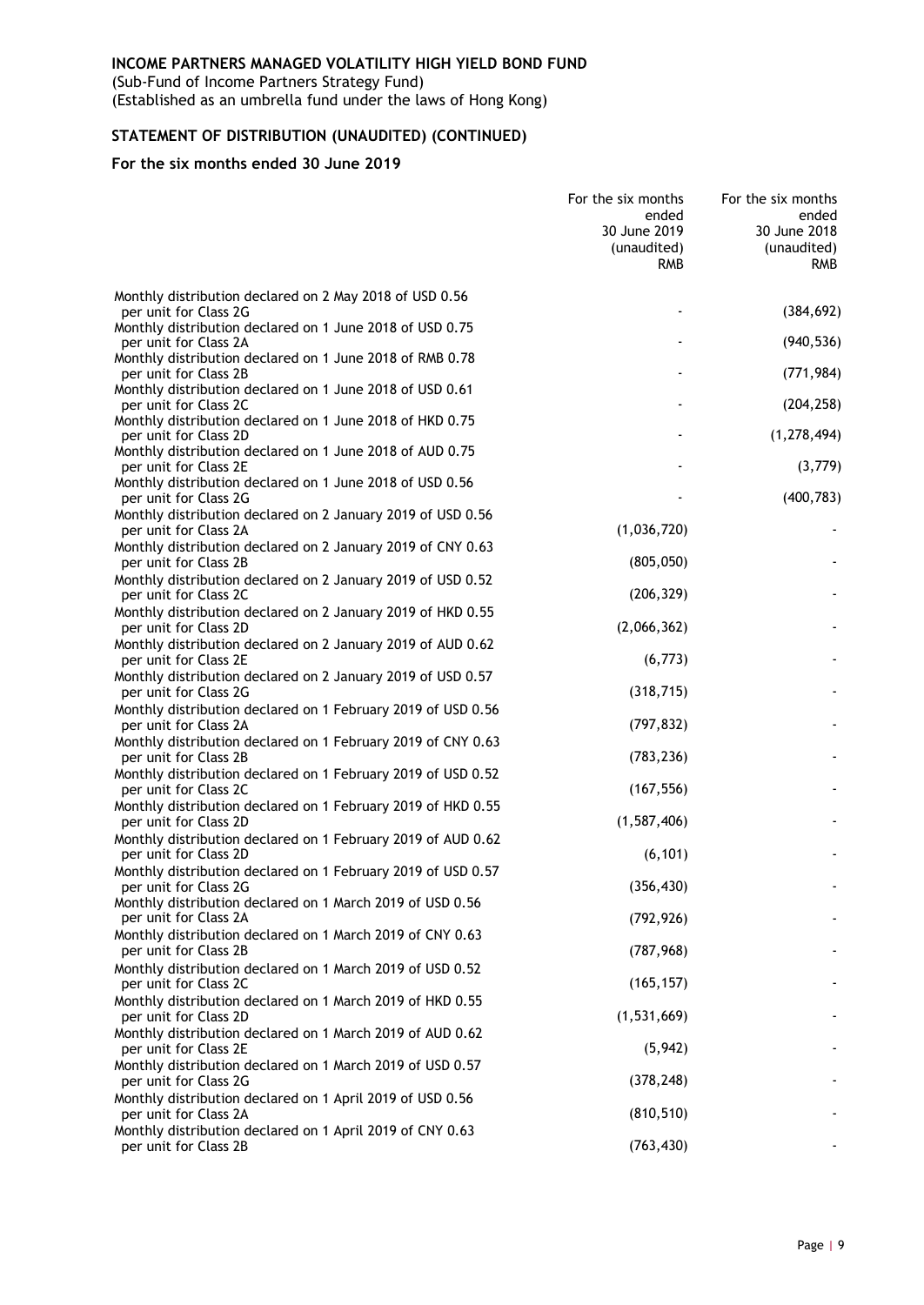(Sub-Fund of Income Partners Strategy Fund) (Established as an umbrella fund under the laws of Hong Kong)

#### **STATEMENT OF DISTRIBUTION (UNAUDITED) (CONTINUED)**

#### **For the six months ended 30 June 2019**

|                                                                                    | For the six months<br>ended<br>30 June 2019<br>(unaudited)<br><b>RMB</b> | For the six months<br>ended<br>30 June 2018<br>(unaudited)<br><b>RMB</b> |
|------------------------------------------------------------------------------------|--------------------------------------------------------------------------|--------------------------------------------------------------------------|
| Monthly distribution declared on 1 April 2019 of USD 0.52<br>per unit for Class 2C | (154, 746)                                                               |                                                                          |
| Monthly distribution declared on 1 April 2019 of HKD 0.55<br>per unit for Class 2D | (1, 563, 697)                                                            |                                                                          |
| Monthly distribution declared on 1 April 2019 of AUD 0.62<br>per unit for Class 2E | (7, 406)                                                                 |                                                                          |
| Monthly distribution declared on 1 April 2019 of USD 0.57<br>per unit for Class 2G | (373, 934)                                                               |                                                                          |
| Monthly distribution declared on 2 May 2019 of USD 0.56                            | (861, 206)                                                               |                                                                          |
| per unit for Class 2A<br>Monthly distribution declared on 2 May 2019 of USD 0.67   | (59, 608)                                                                |                                                                          |
| per unit for Class 1E<br>Monthly distribution declared on 2 May 2019 of CNY 0.62   | (758, 911)                                                               |                                                                          |
| per unit for Class 2B<br>Monthly distribution declared on 2 May 2019 of USD 0.53   | (158, 010)                                                               |                                                                          |
| per unit for Class 2C<br>Monthly distribution declared on 2 May 2019 of HKD 0.55   | (1, 513, 562)                                                            |                                                                          |
| per unit for Class 2D<br>Monthly distribution declared on 2 May 2019 of AUD 0.62   | (7, 331)                                                                 |                                                                          |
| per unit for Class 2E<br>Monthly distribution declared on 2 May 2019 of USD 0.57   | (755, 123)                                                               |                                                                          |
| per unit for Class 2G<br>Monthly distribution declared on 3 June 2019 of USD 0.56  | (953, 845)                                                               |                                                                          |
| per unit for Class 2A<br>Monthly distribution declared on 3 June 2019 of USD 0.67  | (111, 174)                                                               |                                                                          |
| per unit for Class 1E<br>Monthly distribution declared on 3 June 2019 of CNY 0.62  | (778, 727)                                                               |                                                                          |
| per unit for Class 2B<br>Monthly distribution declared on 3 June 2019 of USD 0.53  | (162, 058)                                                               |                                                                          |
| per unit for Class 2C<br>Monthly distribution declared on 3 June 2019 of HKD 0.55  | (1,511,677)                                                              |                                                                          |
| per unit for Class 2D<br>Monthly distribution declared on 3 June 2019 of AUD 0.62  | (25, 371)                                                                |                                                                          |
| per unit for Class 2E<br>Monthly distribution declared on 3 June 2019 of AUD 0.62  | (67, 303)                                                                |                                                                          |
| per unit for Class 2F<br>Monthly distribution declared on 3 June 2019 of USD 0.57  | (1, 228, 249)                                                            |                                                                          |
| per unit for Class 2G<br>Monthly distribution declared on 3 June 2019 of SGD 0.62  | (100, 045)                                                               |                                                                          |
| per unit for Class 21<br>Monthly distribution declared on 3 June 2019 of EUR 0.45  | (5, 228)                                                                 |                                                                          |
| per unit for Class 2K<br>Monthly distribution declared on 3 June 2019 of HKD 0.66  | (8,698)                                                                  |                                                                          |
| per unit for Class 2L                                                              |                                                                          |                                                                          |
| Undistributed income at 30 June                                                    | 204, 367, 208                                                            | 102,350,162                                                              |

The amount available for distribution is the total net amount receivable by the Sub-Fund in respect of the relevant period ("Total Income") minus any expenses chargeable against income, subject to adjustments made in accordance with the Trust Deed. Total Income would include amount receivable by way of interests (e.g. generated from bank deposits and debt securities), or other receipts as determined by the Manager to be in the nature of income. Unrealised capital gains or losses do not form part of Total Income and therefore would not impact on the amounts available for distribution.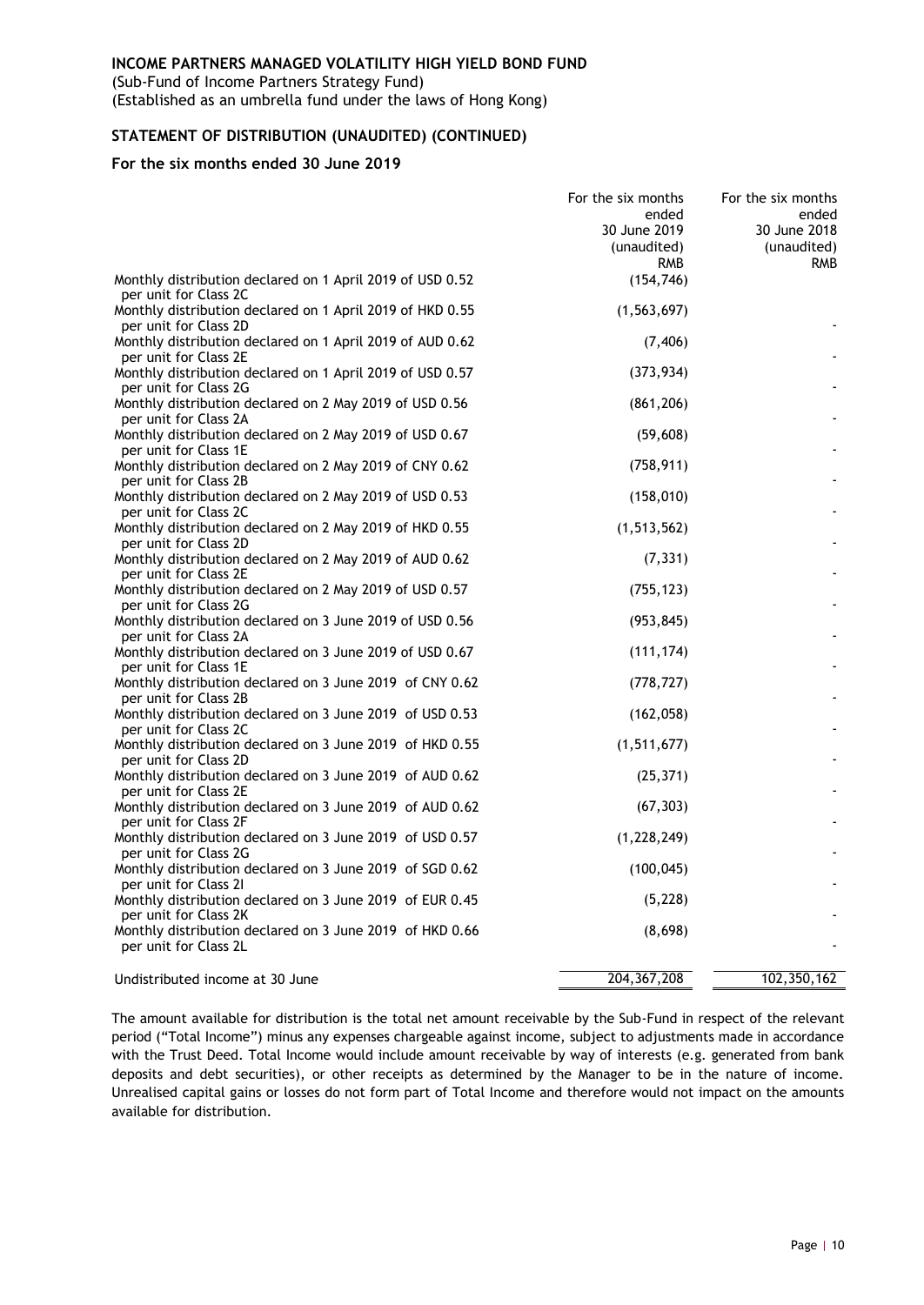(Sub-Fund of Income Partners Strategy Fund) (Established as an umbrella fund under the laws of Hong Kong)

#### <span id="page-14-0"></span>**NOTES TO THE FINANCIAL STATEMENTS (UNAUDITED)**

#### **For the six months ended 30 June 2019**

#### **1 Transactions with the Manager and connected persons**

Related parties and connected persons of the Trustee and the Manager are those as defined in the Code on Unit Trust and Mutual Funds established by the SFC. All transactions with related parties and connected persons were entered into in the normal course of business and on normal commercial terms. The Sub-Fund is managed by Income Partners Asset Management (HK) Limited. The transactions with the Trustee, the Manager and their related parties and connected persons are as follows:

#### **(a) Management fee**

The current management fee for the Sub-Fund is charged at the rates set out in the table below:

| Class                                    | Management fee<br>(% of net asset value ("NAV")<br>per annum of the relevant Class) |
|------------------------------------------|-------------------------------------------------------------------------------------|
| Class 1A USD (Accumulation) Units        | 1.00%                                                                               |
| Class 1A USD (Distribution) Units        | 1.00%                                                                               |
| Class 1B RMB (Accumulation) Units        | 1.00%                                                                               |
| Class 1E USD-Hedged (Accumulation) Units | 1.00%                                                                               |
| Class 1E USD-Hedged (Distribution) Units | 1.00%                                                                               |
| Class 2A USD (Accumulation) Units        | 1.50%                                                                               |
| Class 2A USD (Distribution) Units        | 1.50%                                                                               |
| Class 2B RMB (Accumulation) Units        | 1.50%                                                                               |
| Class 2B RMB (Distribution) Units        | 1.50%                                                                               |
| Class 2C USD (Distribution) Units        | 1.50%                                                                               |
| Class 2D HKD (Accumulation) Units        | 1.50%                                                                               |
| Class 2D HKD (Distribution) Units        | 1.50%                                                                               |
| Class 2E AUD (Accumulation) Units        | 1.50%                                                                               |
| Class 2E AUD (Distribution) Units        | 1.50%                                                                               |
| Class 2F AUD-Hedged (Accumulation) Units | 1.50%                                                                               |
| Class 2F AUD-Hedged (Distribution) Units | 1.50%                                                                               |
| Class 2G USD-Hedged (Accumulation) Units | 1.50%                                                                               |
| Class 2G USD-Hedged (Distribution) Units | 1.50%                                                                               |
| Class 2I SGD-Hedged (Accumulation) Units | 1.50%                                                                               |
| Class 2I SGD-Hedged (Distribution) Units | 1.50%                                                                               |
| Class 2K EUR-Hedged (Accumulation) Units | 1.50%                                                                               |
| Class 2K EUR-Hedged (Distribution) Units | 1.50%                                                                               |
| Class 2L HKD-Hedged (Accumulation) Units | 1.50%                                                                               |
| Class 2L HKD-Hedged (Distribution) Units | 1.50%                                                                               |
| Class 4B RMB (Accumulation) Units        |                                                                                     |
| Class 4C USD-Hedged (Accumulation) Units |                                                                                     |

The management fee is accrued daily and payable monthly in arrears.

Total management fee for the six months ended 30 June 2019 amounted to RMB7,529,892 (30 June 2018: RMB5,497,211), with RMB1,491,609 (30 June 2018: RMB1,144,456) outstanding as at 30 June 2019.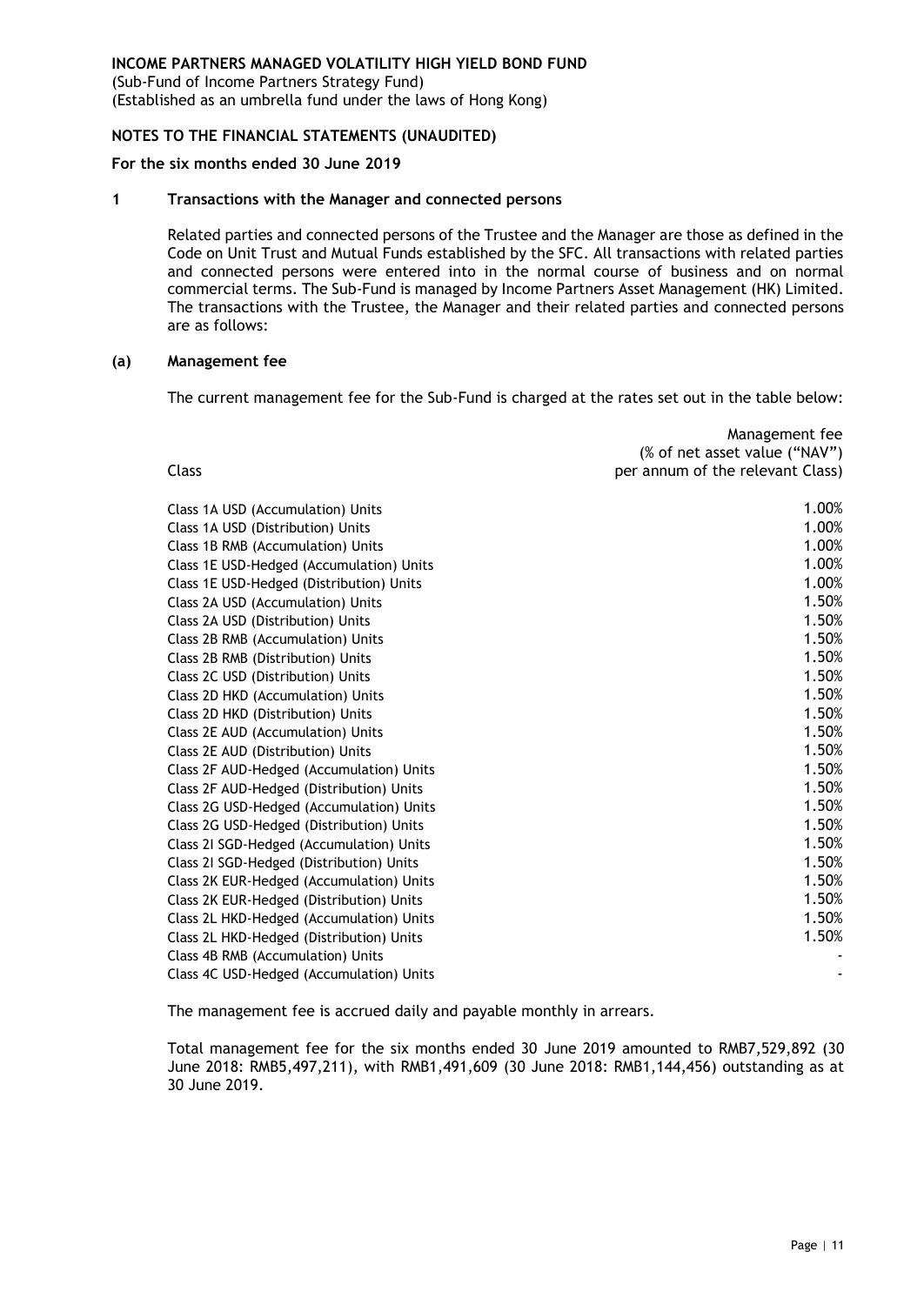(Sub-Fund of Income Partners Strategy Fund) (Established as an umbrella fund under the laws of Hong Kong)

# **NOTES TO THE FINANCIAL STATEMENTS (UNAUDITED) (CONTINUED)**

#### **For the six months ended 30 June 2019**

#### **1 Transactions with the Manager and connected persons (Continued)**

#### **(a) Management fee (continued)**

The Manager will give one month's prior notice to unitholders should there be any increase of the management fee from the current level up to the maximum level of 2% per annum of the NAV of the Sub-Fund.

During the period ended 30 June 2019, management fee rebate from Income Partners Asset Management (HK) Limited, the Manager of the Sub-Fund amounted to RMB(4,045) (30 June 2018: RMB155,831). The management fee rebate is related to the investment funds held by the Sub-Fund and managed by the Manager.

#### **(b) Trustee fee**

The trustee fee paid to the Trustee accrued from the assets of the Sub-Fund is based on 0.0075% (30 June 2018: 0.0075%) per annum of the NAV of the Sub-Fund, subject to a minimum of USD10,000 (30 June 2018: USD10,000) per annum. The current fee payable to the Trustee from the assets of the Sub-Fund is less than 1% per annum of the NAV of the Sub-Fund. The Trustee will give one month's prior notice to unitholders should there be any increase of the trustee fee from the current level up to the maximum level of 1% per annum of the NAV of the Sub-Fund.

Total trustee fee for the six months ended 30 June 2019 amounted to RMB32,255 (30 June 2018: RMB32,389), with RMB7,808 (30 June 2018: RMB26,635) outstanding as at 30 June 2019.

#### **(c) Cross trade**

During the period ended 30 June 2019 and 30 June 2018, there were no transactions of investment holdings which were sold to or bought from other funds also managed by the Manager of the Sub-Fund.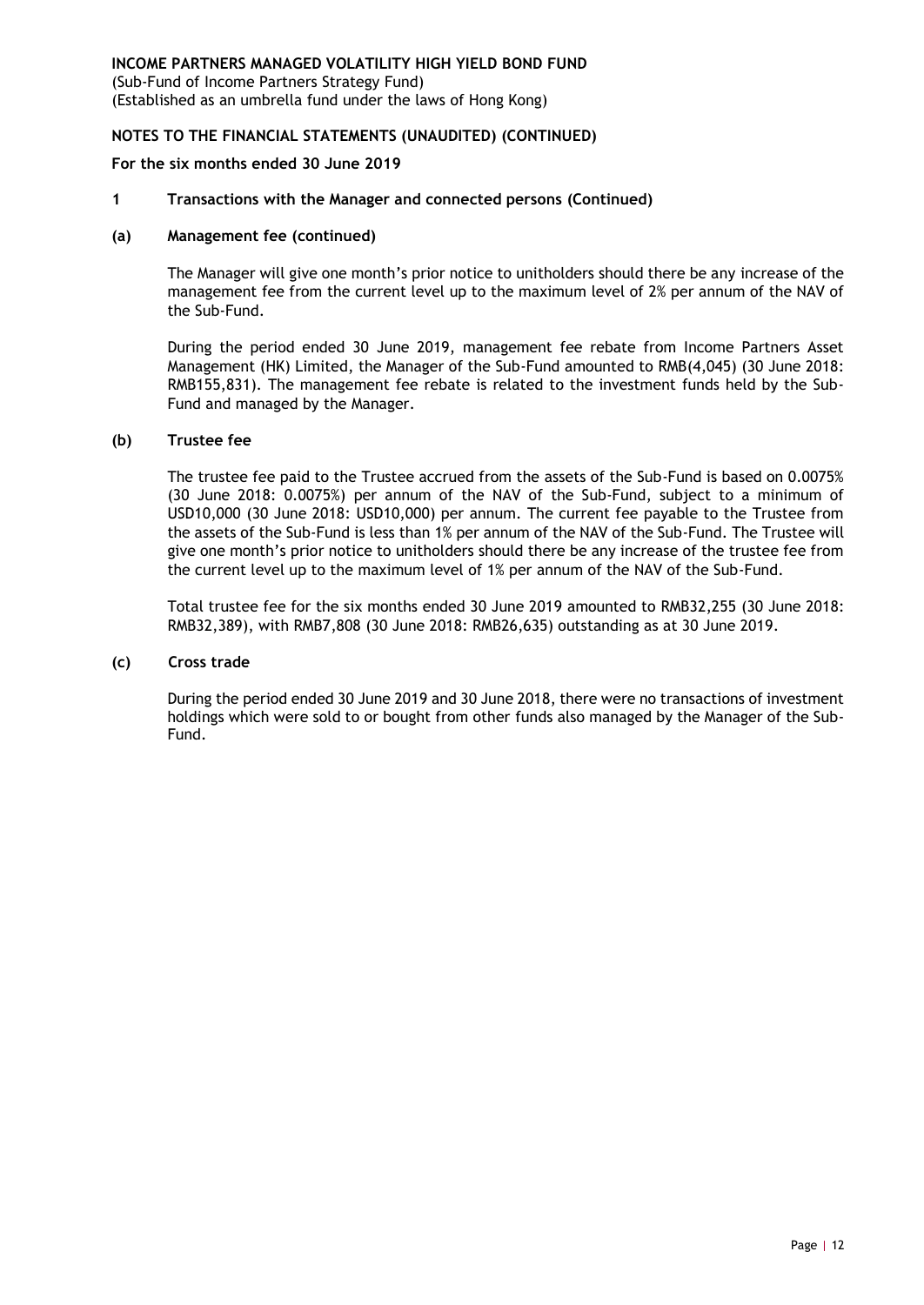(Sub-Fund of Income Partners Strategy Fund) (Established as an umbrella fund under the laws of Hong Kong)

#### **NOTES TO THE FINANCIAL STATEMENTS (UNAUDITED) (CONTINUED)**

#### **For the six months ended 30 June 2019**

#### **1 Transactions with the Manager and connected persons (Continued)**

#### **(d) Investments in fund managed by the Manager**

As at 30 June 2019 and 30 June 2018, the Sub-Fund invested into Income Partners Renminbi Money Market Fund ("IPRMMF"), Income Partners Renminbi Investment Grade Bond Fund ("IPRIGBF") and Income Partners RMB Bond Fund ("IPRMBBF"), which are managed by the same Manager of the Sub-Fund.

IPRMMF is a sub-fund of Income Partners Liquidity Trust. The Trust is a Hong Kong unit trust. The Sub-Fund is governed by a trust deed dated 26 January 2015. The principal investment objective of IPRMMF is to provide consistent return with daily liquidity. IPRMMF mainly invests in Renminbi instruments issued outside the People's Republic of China ("PRC").

IPRIGBF was incorporated in the Cayman Islands and was re-domiciled to the jurisdiction of Hong Kong as an open ended umbrella unit trust under the laws of Hong Kong. The principal investment objective of IPRIGBF is to invest in a diversified portfolio of RMB denominated fixed income instruments including fixed and floating rate bonds, convertible bonds, notes and certificates of deposit (the "Renminbi Instruments") issued by investment grade (or deemed investment grade) rated issuers.

IPRMBBF was incorporated in Hong Kong under the laws of Hong Kong by a trust deed dated 23 June 2014. The principal investment objective of IPRBF is to seek long term interest income and capital appreciation through investing RMB-denominated fixed income securities through RQFII quota.

The following table summarises the ownership of investment funds managed by the same Manager of the Sub-Fund

|                | Holdings                 | Unit<br>price<br><b>RMB</b> | Fair value<br><b>RMB</b> |
|----------------|--------------------------|-----------------------------|--------------------------|
| <b>IPRMMF</b>  | ٠                        | ۰                           | ۰                        |
| <b>IPRIGBF</b> | $\overline{\phantom{0}}$ | $\overline{\phantom{0}}$    | $\overline{\phantom{0}}$ |
| <b>IPRMBBF</b> | 234,816                  | 108.6                       | 25,503,338               |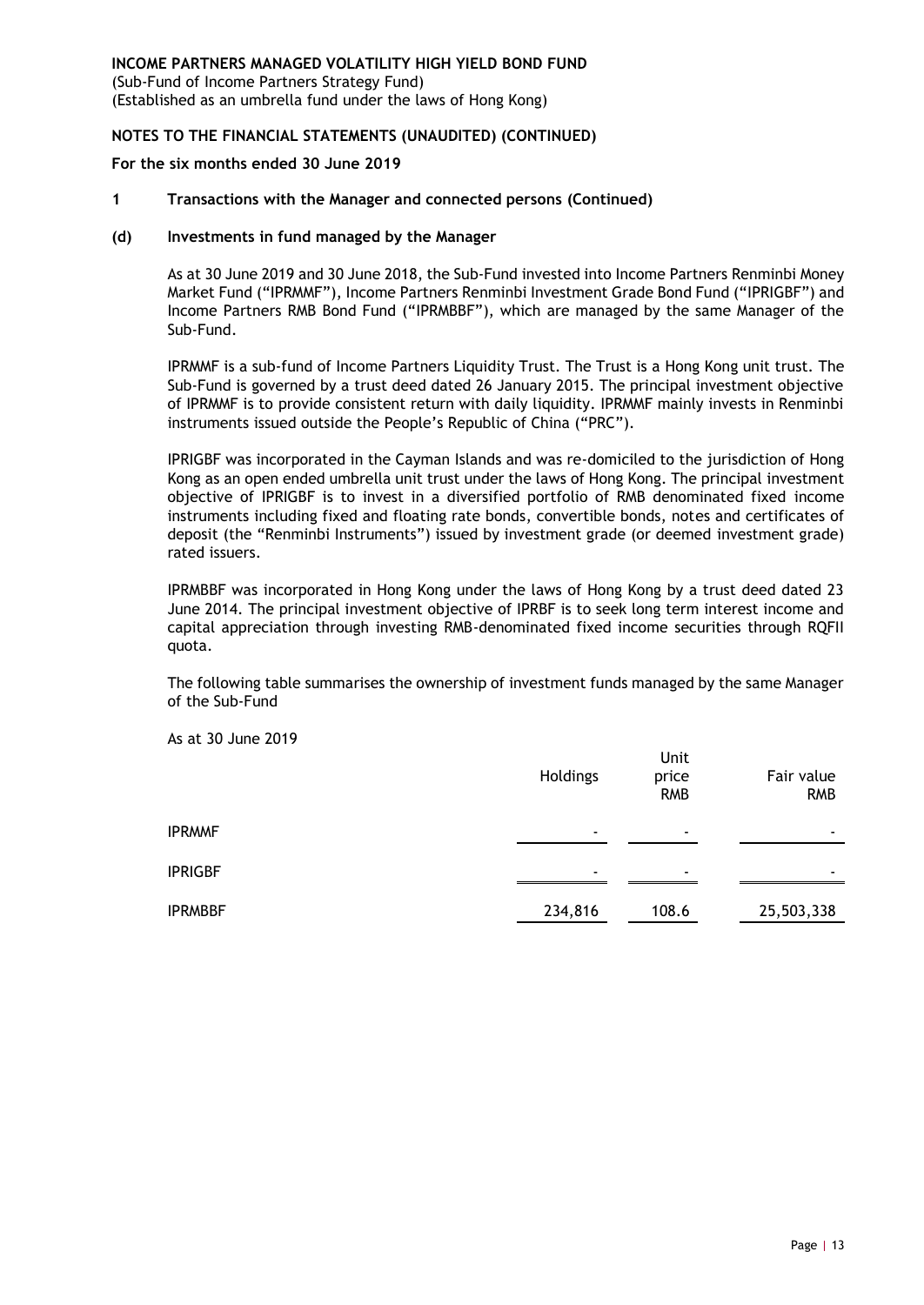(Sub-Fund of Income Partners Strategy Fund) (Established as an umbrella fund under the laws of Hong Kong)

#### **NOTES TO THE FINANCIAL STATEMENTS (UNAUDITED) (CONTINUED)**

**For the six months ended 30 June 2019**

#### **1 Transactions with the Manager and connected persons (Continued)**

#### **(d) Investments in fund managed by the Manager (Continued)**

As at 30 June 2018

|                | Holdings | Unit<br>price<br><b>RMB</b> | Fair value<br><b>RMB</b> |
|----------------|----------|-----------------------------|--------------------------|
| <b>IPRMMF</b>  | 182,925  | $105.81 -$<br>106.75        | 19,433,318               |
| <b>IPRIGBF</b> | 7,754    | 103.83                      | 680,614                  |
| <b>IPRMBBF</b> | 234,816  | 105.81                      | 24,845,854               |

#### **(e) Shares held by related parties**

#### Participating shares

The following table summarizes the participating shares of the Sub-Fund held by the related parties during the period ended 30 June 2019, which are common Director of the Manager of the Sub-Fund<sup>(1)</sup>.

| Accumulation shares                 | 30 June 2019<br>Number of shares | 31 December 2018<br>Number of shares |
|-------------------------------------|----------------------------------|--------------------------------------|
| As at 1 January                     | 213,495                          | 295,187                              |
| Number of shares subscribed         |                                  |                                      |
| Number of shares redeemed           | (100, 776)                       | (81, 692)                            |
| Number of shares switched in        |                                  |                                      |
| Number of shares switched out       |                                  |                                      |
| As at 30 June 2019/31 December 2018 | 112,719                          | 213,495                              |
|                                     |                                  |                                      |

(1) The participating shares are held by companies, which are owned by directors of the Sub-Fund, investment fund, and shares, which are also managed by the Manager of the Sub-Fund.

#### **(f) Bank balances**

As at 30 June 2019, the Sub-Fund placed bank deposits amounted to RMB64,468,862 (31 December 2018: RMB22,707,172) with Citibank N.A., Hong Kong Branch, a related company of the Trustee and Register. Bank interest income amounted to RMB532,458 for the period ended 30 June 2019 (30 June 2018: RMB288,568) has been earned by the Sub-Fund.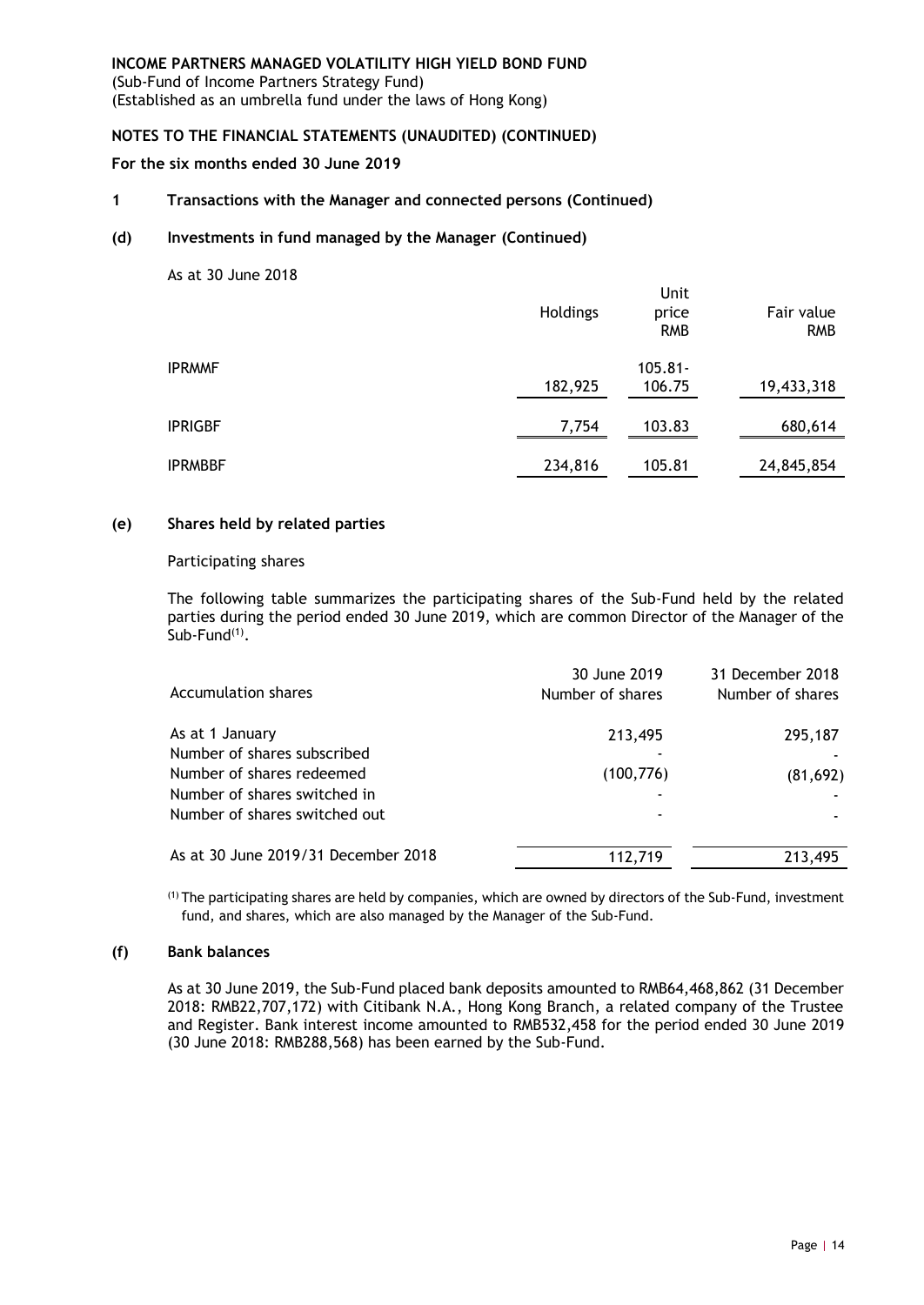(Sub-Fund of Income Partners Strategy Fund) (Established as an umbrella fund under the laws of Hong Kong)

#### **NOTES TO THE FINANCIAL STATEMENTS (UNAUDITED) (CONTINUED)**

#### **For the six months ended 30 June 2019**

#### **1 Transactions with the Manager and connected persons (Continued)**

#### **(g) Custodian, administration, compliance monitoring, financial statement preparation fee and registrar and processing agent fee**

Pursuant to Services Agreement between the Manager and Citibank N.A., Hong Kong Branch, Citibank N.A., Hong Kong Branch acts as the fund administrator has agreed to provide financial, accounting, administrative and other services to the Sub-Fund.

Citicorp Financial Services Limited is the Registrar of the Sub-Fund.

The Trustee has appointed Citibank N.A. ("Citibank"), acting through its Hong Kong Branch, to act as the Custodian of the Sub-Fund's assets.

The Custodian, Sub-Administrator and Registrar are also entitled to fees payable out of the assets of the Sub-Fund, such fees being at rates agreed between the Manager, the Trustee and the Custodian, Sub-Administrator or Registrar (as the case may be) from time to time. The Administrator's, Custodian's, Sub-administrator's and Registrar's fees are payable on a monthly basis.

Total Custodian, Administration and Registrar fees includes the compliance monitoring fee and financial statement preparation fee for the six months ended 30 June 2019 amounted to RMB665,598 (30 June 2018: RMB571,438) with RMB173,904 (30 June 2018: RMB398,036) outstanding as at 30 June 2019.

Total custodian fees for the six months ended 30 June 2019 amounted to RMB82,772 (30 June 2018: RMB94,549), with RMB18,221 (30 June 2018: RMB78,632) outstanding as at 30 June 2019.

Total administration fees for the six months ended 30 June 2019 amounted to RMB456,766 (30 June 2018: RMB376,170), with RMB108,151 (30 June 2018: RMB263,602) outstanding as at 30 June 2019.

Total registrar fee for the six months ended 30 June 2019 am ounted to RMB45,599 (30 June 2018: RMB48,505), with RMB3,409 (30 June 2018: RMB15,767) outstanding as at 30 June 2019.

Total compliance monitoring fee for the six months ended 30 June 2019 amounted to RMB45,677 (30 June 2018: RMB37,617), with RMB10,411 (30 June 2018: RMB26,360) outstanding as at 30 June 2019.

Total financial statement preparation fee for the six months ended 30 June 2019 amounted to RMB34,784 (30 June 2018: RMB14,597), with RMB33,712 (30 June 2018: RMB13,675) outstanding as at 30 June 2019.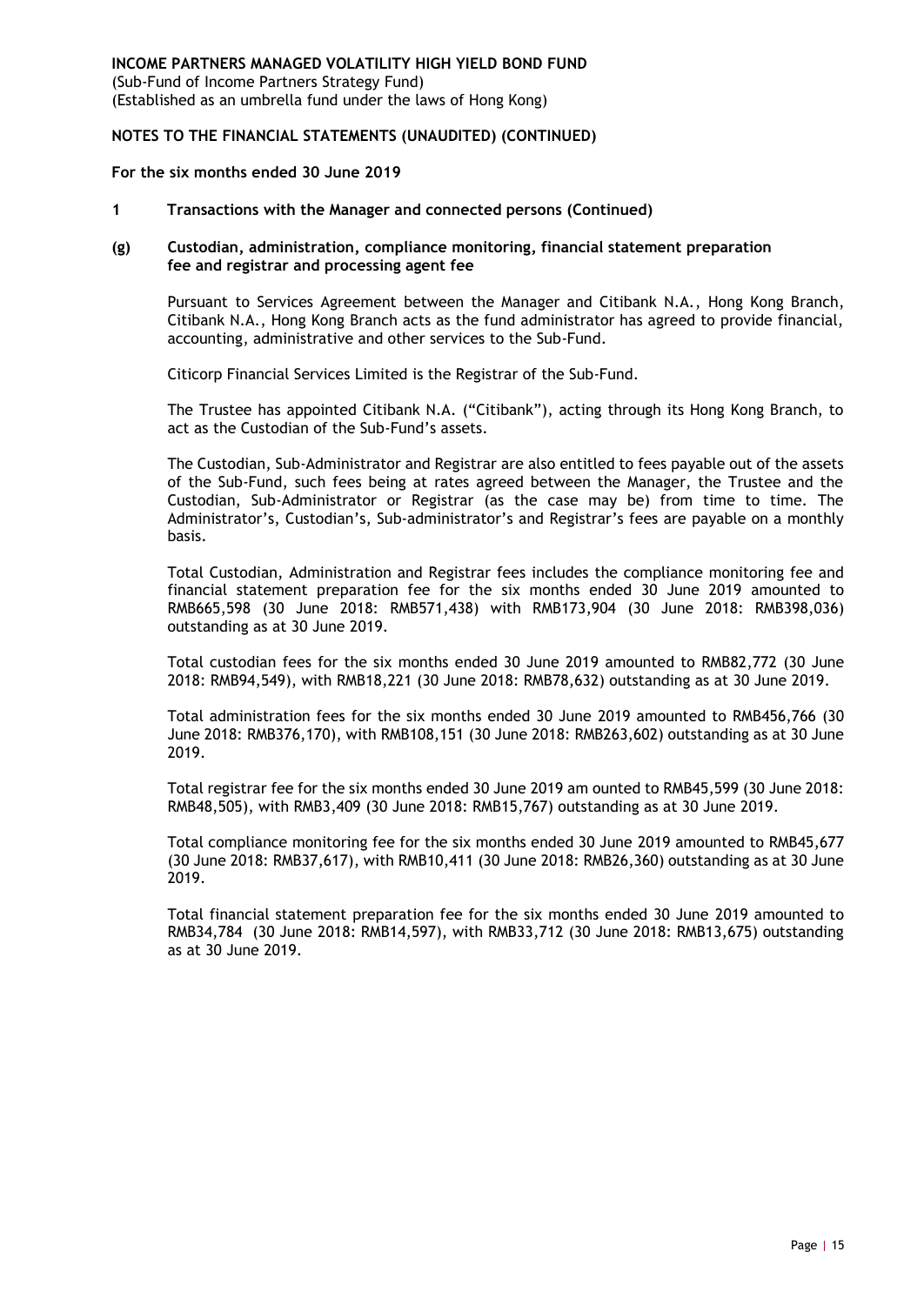(Sub-Fund of Income Partners Strategy Fund) (Established as an umbrella fund under the laws of Hong Kong)

# **NOTES TO THE FINANCIAL STATEMENTS (UNAUDITED) (CONTINUED)**

#### **For the six months ended 30 June 2019**

#### **2 Establishment and authorisation costs**

The costs of establishment of the Sub-Fund (including legal, structuring and advisory fees) are estimated to be approximately US\$50,000. The costs will be amortised over 5 years commencing from the business day following the close of the initial offer period (i.e. 26 July 2011) or such other period as determined by the Manager with the approval of the Trustee on 14 November 2017, the Trust is authorized by SFC, the costs incurred for the authorization are approximately US\$150,000. The costs will be amortised over 5 years commencing from the date of authorization. It should be noted that the above policy relating to amortisation of preliminary expenses is not allowed in accordance with IFRS, which requires preliminary expenses to be expensed as incurred. The Manager believes that such treatment is more equitable to the initial investors than expensing the entire amount as they are incurred and are of the opinion that the departure is unlikely to be material to the Sub-Fund's overall financial statements.

If the Sub-Fund is wound-up prior to the establishment and authorisation expenses being fully amortised, such unamortised amount will be borne by the Sub-Fund prior to its termination.

#### **3 Soft commission arrangements**

The Manager confirms that there has been no soft commission arrangement existing during the period ended 30 June 2019 in relation to directing transactions of the Sub-Fund through a broker or dealer.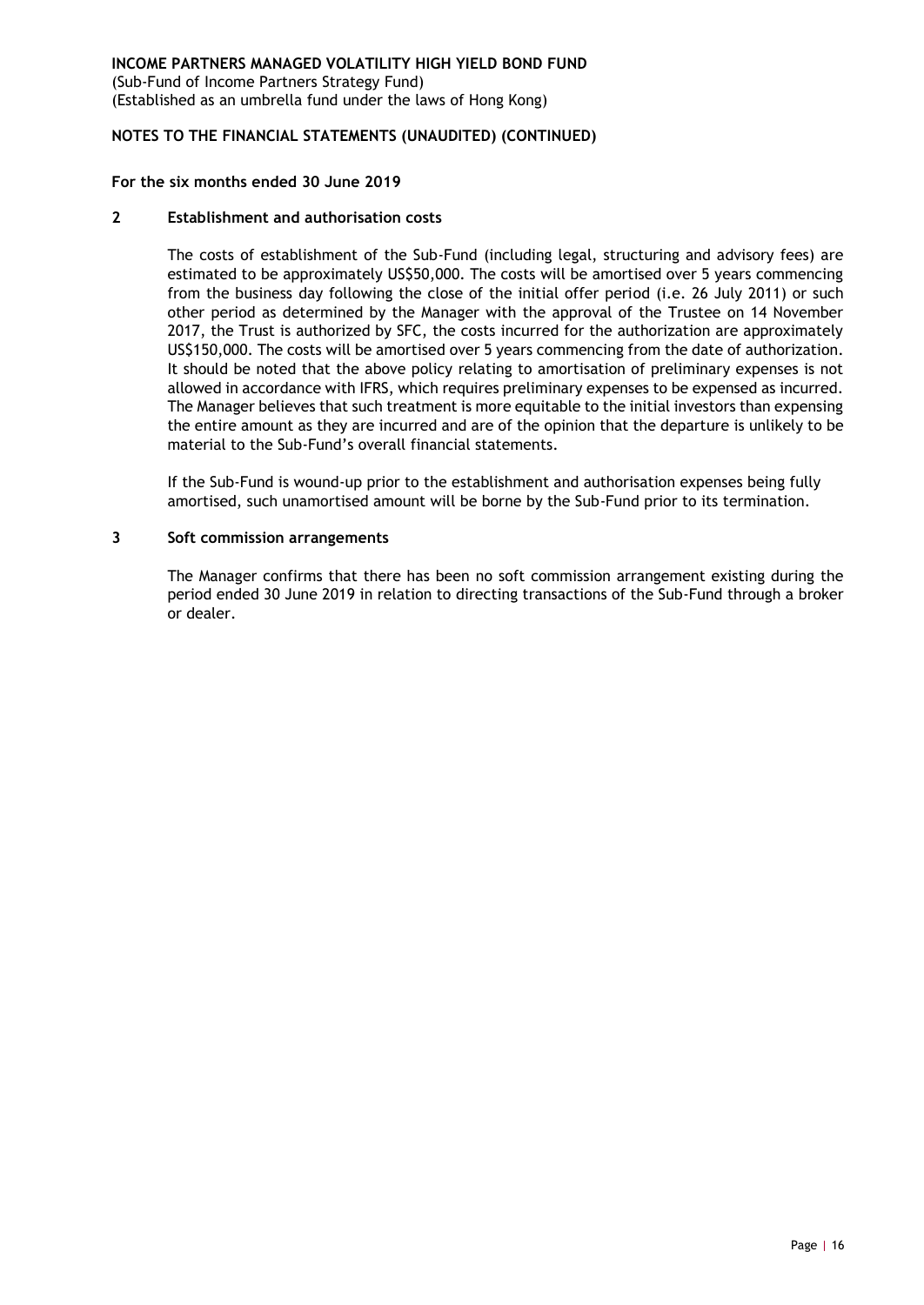(Sub-Fund of Income Partners Strategy Fund) (Established as an umbrella fund under the laws of Hong Kong)

# <span id="page-20-0"></span>**INVESTMENT PORTFOLIO (UNAUDITED)**

|                                                                           | <b>Holdings</b>        | <b>Fair Value</b><br><b>RMB</b> | % of net<br>assets |
|---------------------------------------------------------------------------|------------------------|---------------------------------|--------------------|
| Quoted Investments (77.81%)                                               |                        |                                 |                    |
| Denominated in RMB (77.81%)                                               |                        |                                 |                    |
| Australia (3.33%)                                                         |                        |                                 |                    |
| NEWCASTLE COAL NCIAU 4.4 09/29/27                                         | 2,500,000              | 16,584,124                      | 0.98               |
| SANTOS FINANCE STOAU 4 1/8 09/14/27<br>VIRGIN AU HLD VAHAU 7 7/8 10/15/21 | 3,000,000<br>2,750,000 | 20, 343, 123<br>19,453,221      | 1.20<br>1.15       |
|                                                                           |                        |                                 |                    |
| Finland $(0.86%)$<br>NORDEA BANK ABP FRN 31DEC2049                        | 2,000,000              | 14,548,268                      | 0.86               |
|                                                                           |                        |                                 |                    |
| France $(0.85%)$<br><b>BNP PARIBAS FRN 31DEC2049</b>                      | 2,000,000              |                                 | 0.85               |
|                                                                           |                        | 14,374,230                      |                    |
| <b>Hong Kong (4.33%)</b>                                                  |                        |                                 |                    |
| ESR CAYMAN LTD ESRCAY 7 7/8 04/04/22                                      | 3,500,000              | 24,607,867                      | 1.45               |
| FWD LTD FWDINS 5 1/2 PERP<br>FWD LTD FWDINS 6 1/4 12/31/49                | 950,000<br>2,700,000   | 6,107,824<br>18,969,473         | 0.36               |
| RH INTL FINANCE LTD 6.5% 31DEC2049                                        | 1,100,000              | 6,506,215                       | 1.12<br>0.38       |
| RKI FIN 2016 B ROADKG 4.7 09/06/21                                        | 2,000,000              | 13,648,034                      | 0.81               |
| STUDIO CITY FIN STCITY 7 1/4 02/11/24                                     | 500,000                | 3,584,189                       | 0.21               |
| India $(2.34%)$                                                           |                        |                                 |                    |
| JAIN INT TRADING JIIN 7 1/8 02/01/22                                      | 1,300,000              | 5,318,031                       | 0.31               |
| VEDANTA RESOURCE VEDLN 6 3/8 07/30/22                                     | 3,000,000              | 20,395,004                      | 1.21               |
| VEDANTA RESOURCES 8% 23APR2023                                            | 1,000,000              | 6,985,986                       | 0.41               |
| VEDANTA RESOURCES 9.25% 23APR2026                                         | 1,000,000              | 6,984,027                       | 0.41               |
| Indonesia $(7.18%)$                                                       |                        |                                 |                    |
| ABM INVESTAMA ABMMIJ 7 1/8 08/01/22                                       | 3,700,000              | 24, 195, 948                    | 1.43               |
| APL REALTY HLDG APLNIJ 5.95 06/02/24                                      | 1,000,000              | 6,085,340                       | 0.36               |
| DELTA MERLIN DUN DUNIAT 8 5/8 03/12/24                                    | 3,400,000              | 24, 168, 969                    | 1.43               |
| GAJAH TUNGGAL GJTLIJ 8 3/8 08/10/22                                       | 1,900,000              | 12,449,639                      | 0.73               |
| GEO COAL INTL GERLSP 8 10/04/22                                           | 2,450,000              | 14,118,047                      | 0.83               |
| JABABEKA INTL BV KIJAIJ 6 1/2 10/05/23                                    | 2,750,000              | 18,266,929                      | 1.08               |
| MINEJESA CAPITAL BV 4.625% 10AUG2030                                      | 2,000,000              | 13,944,812                      | 0.82               |
| MODERNLAND OVERS MDLNIJ 6.95 04/13/24                                     | 1,250,000              | 8,393,142                       | 0.50               |
| Japan (0.68%)                                                             |                        |                                 |                    |
| SOFTBANK GROUP CORP FRN 31DEC2049                                         | 1,750,000              | 11,555,398                      | 0.68               |
| <b>Malaysia</b> (1.07%)                                                   |                        |                                 |                    |
| SD INTERNATIONAL SUKUK 6.3% 09MAY2022                                     | 2,600,000              | 18,071,313                      | 1.07               |
| Mongolia (0.25%)                                                          |                        |                                 |                    |
| MONGO MIN/ENG RE MONMIN 9 1/4 04/15/24                                    | 600,000                | 4,113,492                       | 0.25               |
| <b>Pakistan (0.82%)</b>                                                   |                        |                                 |                    |
| THRD PKSTN SUKUK PKSTAN 5 5/8 12/05/22                                    | 2,000,000              | 13,896,953                      | 0.82               |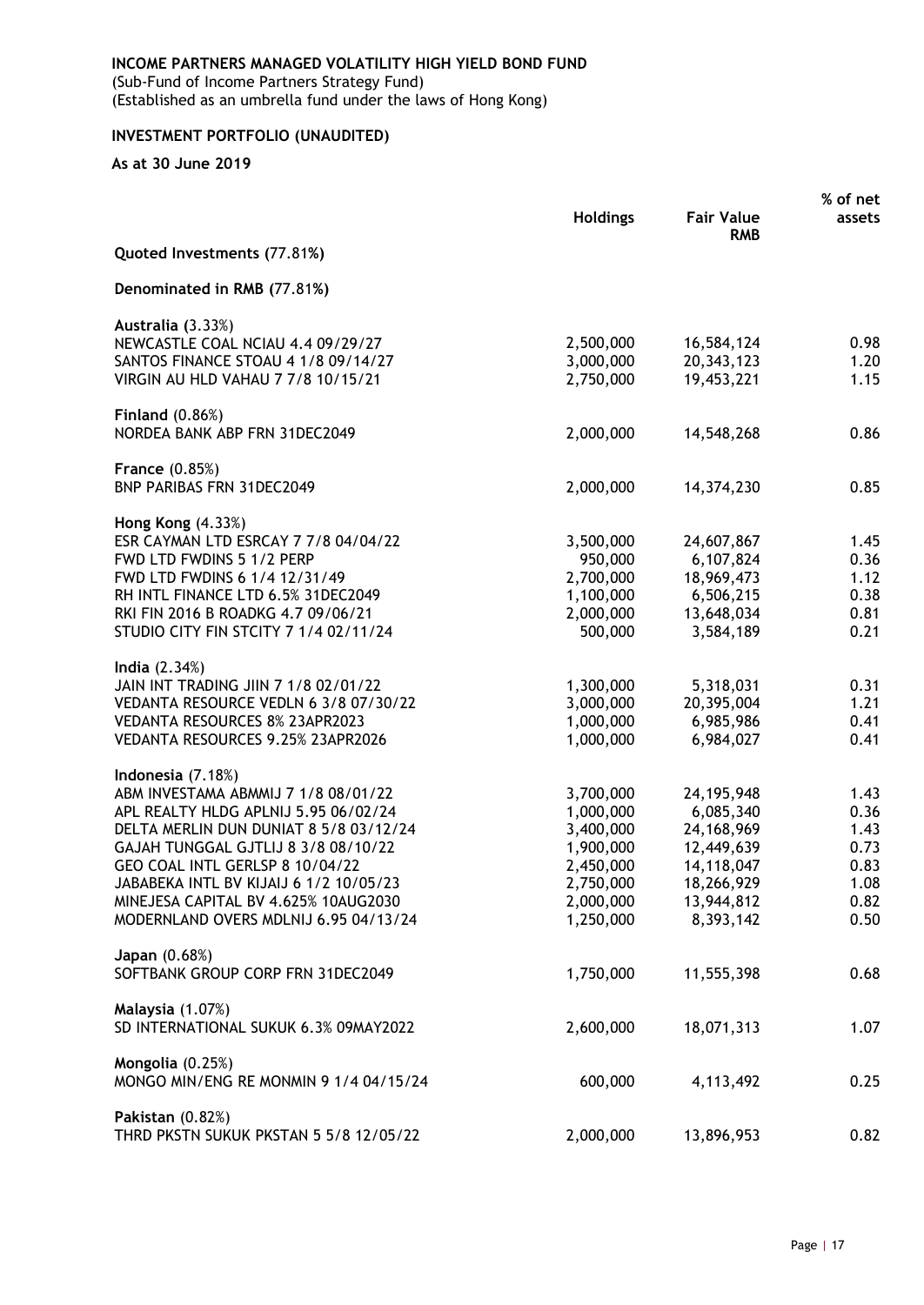(Sub-Fund of Income Partners Strategy Fund) (Established as an umbrella fund under the laws of Hong Kong)

# **INVESTMENT PORTFOLIO (UNAUDITED) (CONTINUED)**

|                                                                                    |                 |                                 | % of net |
|------------------------------------------------------------------------------------|-----------------|---------------------------------|----------|
|                                                                                    | <b>Holdings</b> | <b>Fair Value</b><br><b>RMB</b> | assets   |
| Quoted Investments (77.81%) (Continued)                                            |                 |                                 |          |
| Denominated in RMB (77.81%) (Continued)                                            |                 |                                 |          |
| Peoples' Republic Of China (52.18%)                                                |                 |                                 |          |
| 21VIANET GROUP I VNET 7 7/8 10/15/21                                               | 2,500,000       | 17,698,843                      | 1.04     |
| AGILE GROUP AGILE 8 1/2 07/18/21                                                   | 2,500,000       | 18,305,926                      | 1.08     |
| AOYUAN PROPERTY CAPG 7 1/2 05/10/21                                                | 3,500,000       | 24,852,746                      | 1.47     |
| BAOXIN AUTO FINANCE I LT FRN 31DEC2049                                             | 2,000,000       | 12,440,779                      | 0.73     |
| CAPITAL ENVIRON BEICAP 5 5/8 09/11/21                                              | 2,100,000       | 14,967,314                      | 0.89     |
| CAR INC CARINC 8 7/8 05/10/22                                                      | 4,500,000       | 31,046,129                      | 1.84     |
| CENTRAL CHINA CENCHI 6 1/2 03/05/21                                                | 1,200,000       | 8,313,830                       | 0.49     |
| CENTRAL CHINA CENCHI 7.325 01/27/20                                                | 1,000,000       | 6,902,097                       | 0.41     |
| CENTRAL CHINA CENCHI 8 3/4 01/23/21                                                | 1,000,000       | 7,146,305                       | 0.42     |
| CHINA EVERGRANDE EVERRE 8 1/4 03/23/22                                             | 4,900,000       | 32,597,876                      | 1.92     |
| CHINA SCE GRP CHINSC 7 3/8 04/09/24                                                | 4,500,000       | 30,328,408                      | 1.79     |
| CHN SCE PROPERTY CHINSC 7.45 04/17/21                                              | 750,000         | 5,292,866                       | 0.31     |
| CIFI HOLDINGS CIFIHG 6 7/8 04/23/21                                                | 4,000,000       | 28,188,876                      | 1.66     |
| CN SINGYES SOLAR CSSXF 7.95 02/15/19                                               | 1,000,000       | 5,787,498                       | 0.34     |
| CNAC HK FNBRIDGE CO LTD 4.625% 14MAR2023                                           | 6,000,000       | 43,134,863                      | 2.55     |
| COUNTRY GARDEN COGARD 7 1/4 04/08/26                                               | 1,500,000       | 10,759,683                      | 0.63     |
| EASY TACTIC LTD GZRFPR 8 1/8 02/27/23                                              | 6,500,000       | 45,527,354                      | 2.69     |
| FANTASIA HOLDING FTHDGR 8 3/8 03/08/21<br>INCOME PARTNERS RMB BOND FUND - CLASS 2B | 4,500,000       | 29,734,613                      | 1.75     |
| (ACCUMULATION) RMB                                                                 | 234,816         | 25,503,338                      | 1.50     |
| JINGRUI HOLDINGS JINGRU 9.45 04/23/21                                              | 4,000,000       | 26,430,904                      | 1.56     |
| KAISA GROUP KAISAG 11 3/4 02/26/21                                                 | 1,500,000       | 10,897,998                      | 0.64     |
| KAISA GROUP KAISAG 7 7/8 06/30/21                                                  | 1,000,000       | 6,809,130                       | 0.40     |
| KAISA GROUP KAISAG 8 1/2 06/30/22                                                  | 450,000         | 2,960,063                       | 0.17     |
| KING TALENT MANAGEMENT L FRN 31DEC2049                                             | 1,800,000       | 10,839,372                      | 0.64     |
| KWG GROUP KWGPRO 7 7/8 09/01/23                                                    | 4,420,000       | 30,847,970                      | 1.82     |
| KWG PROPERTY KWGPRO 5 7/8 11/10/24                                                 | 2,000,000       | 12,571,220                      | 0.74     |
| LOGAN PROPERTY H LOGPH 6 7/8 04/24/21                                              | 1,400,000       | 9,842,425                       | 0.58     |
| MODERN LAND CHN MOLAND 12.85 10/25/21                                              | 1,000,000       | 6,834,607                       | 0.40     |
| MODERN LAND CHN MOLAND 7.95 03/05/21                                               | 2,500,000       | 16,037,551                      | 0.95     |
| NEW METRO GLOBAL FTLNHD 6 1/2 05/20/22                                             | 750,000         | 5,196,066                       | 0.31     |
| NEW METRO GLOBAL FTLNHD 6.5 04/23/21                                               | 3,250,000       | 22,650,374                      | 1.34     |
| NEW METRO GLOBAL FTLNHD 7 1/8 05/23/21                                             | 2,000,000       | 14,087,080                      | 0.83     |
| POWERLONG PWRLNG 6.95 04/17/21                                                     | 3,600,000       | 24,828,982                      | 1.46     |
| PRIME BLOOM HLDH RUYIGR 6.95 07/05/22                                              | 1,300,000       | 7,019,986                       | 0.41     |
| RED SUN PROPERTI REDSUN 11 1/2 03/04/21                                            | 3,000,000       | 21,238,714                      | 1.25     |
| RED SUN PROPERTIES GRP 9.95% 11APR2022                                             | 400,000         | 2,682,972                       | 0.16     |
| RONSHINE CHINA RONXIN 11 1/4 08/22/21                                              | 1,702,000       | 12,515,047                      | 0.74     |
| SHOUGANG GROUP CO LTD 4% 23MAY2024                                                 | 6,000,000       | 42, 184, 296                    | 2.49     |
| SUNAC CHINA HLDG SUNAC 7 1/4 06/14/22                                              | 2,500,000       | 17,226,533                      | 1.02     |
| SUNAC CHINA HLDG SUNAC 7.95 08/08/22                                               | 1,000,000       | 7,018,133                       | 0.41     |
| TIMES PROPERTY TPHL 6 1/4 01/17/21                                                 | 5,800,000       | 40,227,582                      | 2.37     |
| <b>TSINGHUA UNIC TSINGH 4 3/4 01/31/21</b>                                         | 4,500,000       | 30,402,052                      | 1.79     |
| VIGOROUS CHAMP INTL LTD 3.625% 28MAY2024                                           | 6,000,000       | 41,933,452                      | 2.47     |
| YUZHOU PROPERTIE YUZHOU 8 1/2 02/04/23                                             | 6,350,000       | 45,072,298                      | 2.66     |
| ZHENRO PROPERTIE ZHPRHK 9.8 08/20/21                                               | 2,500,000       | 17,893,353                      | 1.06     |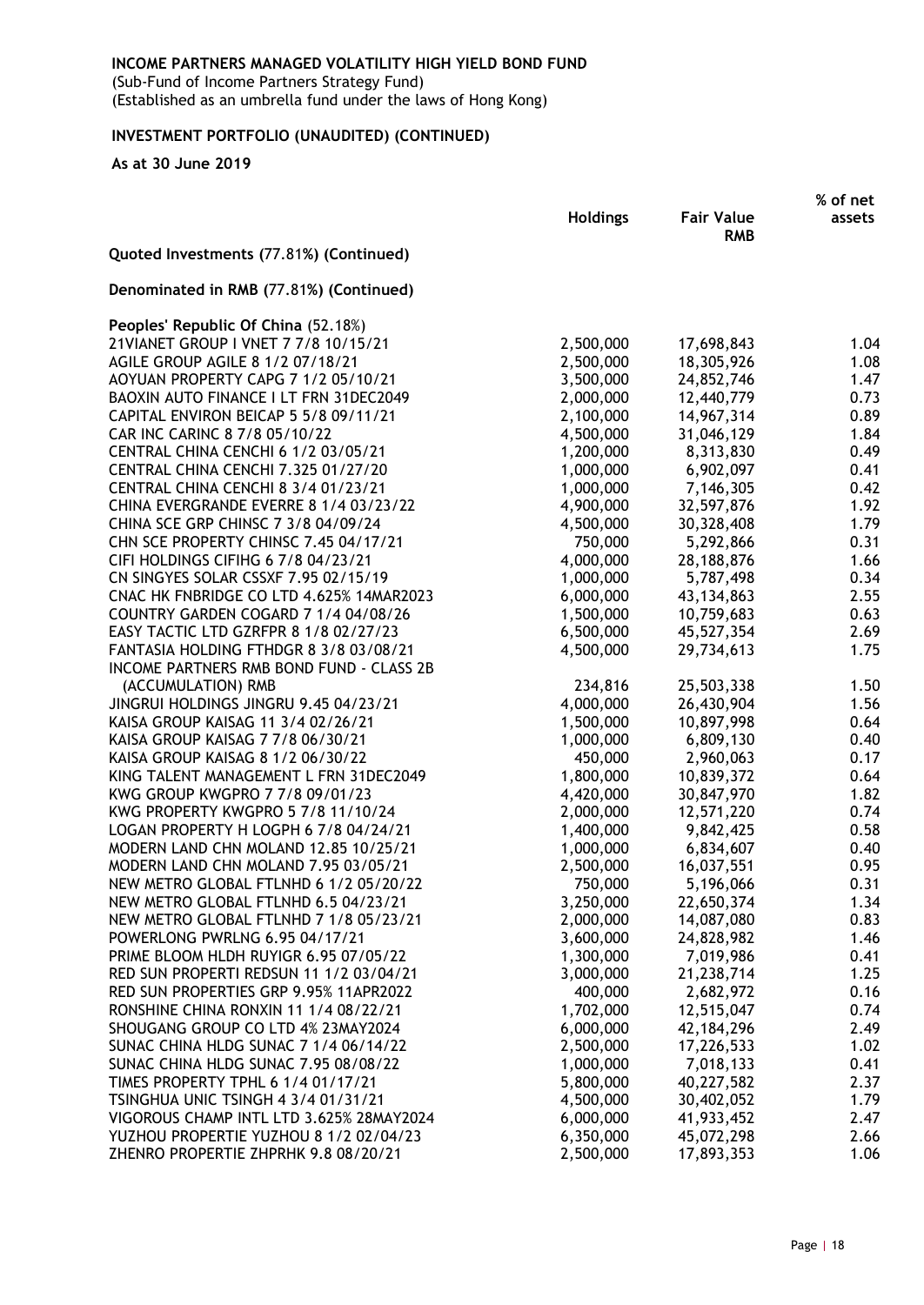(Sub-Fund of Income Partners Strategy Fund) (Established as an umbrella fund under the laws of Hong Kong)

# **INVESTMENT PORTFOLIO (UNAUDITED) (CONTINUED)**

<span id="page-22-0"></span>

|                                                                                                       |                        |                                 | % of net     |
|-------------------------------------------------------------------------------------------------------|------------------------|---------------------------------|--------------|
|                                                                                                       | <b>Holdings</b>        | <b>Fair Value</b><br><b>RMB</b> | assets       |
| Quoted Investments (77.81%) (Continued)                                                               |                        |                                 |              |
| Denominated in RMB (77.81%) (Continued)                                                               |                        |                                 |              |
| Singapore (0.74%)<br>LMIRT CAPITAL PTE LTD 7.25% 19JUN2024                                            | 1,800,000              | 12,708,696                      | 0.74         |
| Switzerland (1.76%)<br>FINANCIAL SERVICES FRN 31DEC2049<br>UBS GROUP FUNDIN UBS 7 PERP                | 2,400,000<br>2,000,000 | 15, 167, 814<br>14,627,757      | 0.89<br>0.87 |
| United Kingdom (1.42%)<br>HSBC HOLDINGS HSBC 5 5/8 12/29/49<br>JAGUAR LAND ROVR TTMTIN 4 1/2 01/15/26 | 2,400,000<br>1,000,000 | 17,038,995<br>6,991,530         | 1.01<br>0.41 |
| Total quoted investments                                                                              |                        | 1,318,981,894                   | 77.81        |
| Total net assets                                                                                      |                        |                                 |              |
| Total investments at fair value                                                                       |                        | 1,318,981,894                   | 77.81        |
| Derivative financial instruments                                                                      |                        | (191, 071)                      | (0.01)       |
| <b>Bank balances</b>                                                                                  |                        | 64,468,862                      | 3.80         |
| Other net assets                                                                                      |                        | 311,776,756                     | 18.40        |
| Total net assets                                                                                      |                        | 1,695,036,441                   | 100.00       |
| Total investments, at cost                                                                            |                        | 1,285,322,963                   |              |
|                                                                                                       |                        |                                 |              |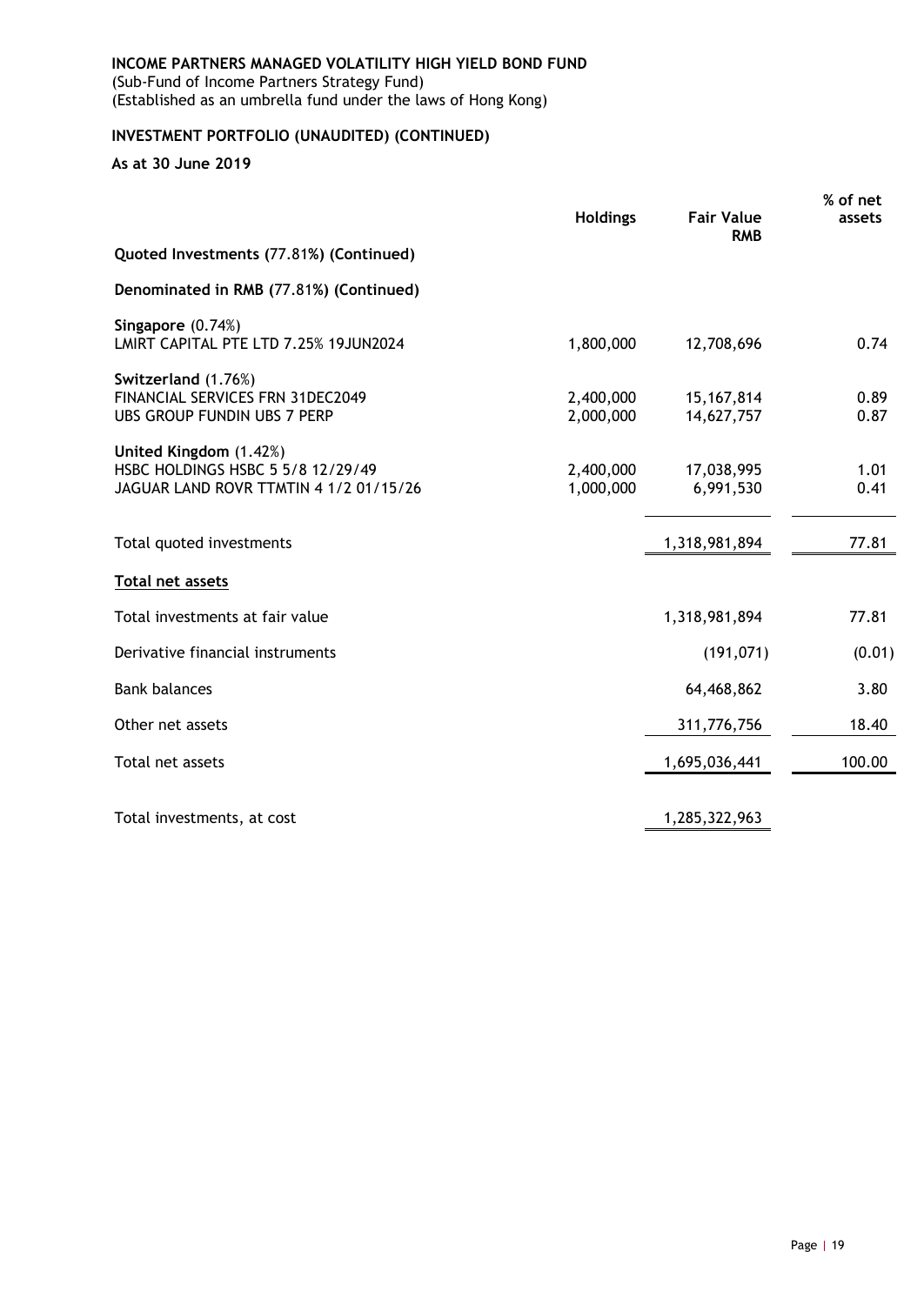(Sub-Fund of Income Partners Strategy Fund) (Established as an umbrella fund under the laws of Hong Kong)

# **STATEMENT OF MOVEMENTS IN PORTFOLIO HOLDINGS (UNAUDITED)**

|                                                                                | As at          |                        |                        | As at                  |
|--------------------------------------------------------------------------------|----------------|------------------------|------------------------|------------------------|
| <b>Quoted investments</b>                                                      | 1 January 2019 | <b>Additions</b>       |                        | Disposals 30 June 2019 |
| <b>Denominated in RMB</b>                                                      |                |                        |                        |                        |
| <b>Australia</b>                                                               |                |                        |                        |                        |
| BARMINCO FIN PTY BARPTY 6 5/8 05/15/22                                         | 1,250,000      |                        | 1,250,000              |                        |
| NEWCASTLE COAL NCIAU 4.4 09/29/27                                              | 1,500,000      | 1,000,000              |                        | 2,500,000              |
| SANTOS FINANCE STOAU 4 1/8 09/14/27<br>VIRGIN AU HLD VAHAU 7 7/8 10/15/21      | 2,750,000      | 3,000,000              |                        | 3,000,000<br>2,750,000 |
|                                                                                |                |                        |                        |                        |
| <b>Finland</b><br>NORDEA BANK ABP FRN 31DEC2049                                |                | 2,000,000              |                        | 2,000,000              |
|                                                                                |                |                        |                        |                        |
| <b>France</b><br><b>BNP PARIBAS FRN 31DEC2049</b>                              |                | 2,000,000              |                        | 2,000,000              |
|                                                                                |                |                        |                        |                        |
| <b>Hong Kong</b>                                                               |                |                        |                        |                        |
| BK OF EAST ASIA BNKEA 5 1/2 12/29/49<br>ESR CAYMAN LTD ESRCAY 7 7/8 04/04/22   | 3,000,000      |                        | 3,000,000              |                        |
| FWD LTD FWDINS 5 1/2 PERP                                                      | 950,000        | 3,500,000              |                        | 3,500,000<br>950,000   |
| FWD LTD FWDINS 6 1/4 12/31/49                                                  | 2,700,000      |                        |                        | 2,700,000              |
| ICBC ASIA LTD ICBCAS 4 1/4 12/29/49                                            | 1,600,000      |                        | 1,600,000              |                        |
| INCOME PARTNERS RENMINBI INVESTMENT                                            |                |                        |                        |                        |
| <b>GRADE BOND FUND - CLASS 2D HKD</b>                                          | 7,754          |                        | 7,754                  |                        |
| Income Partners Renminbi Money Market                                          |                |                        |                        |                        |
| Fund - Class 2A RMB                                                            | 99,945         |                        | 99,945                 |                        |
| Income Partners Renminbi Money Market                                          |                |                        |                        |                        |
| Fund - Class 3A RMB                                                            | 82,980         |                        | 82,980                 |                        |
| RH INTL FINANCE LTD 6.5% 31DEC2049                                             | 1,100,000      |                        |                        | 1,100,000              |
| RKI FIN 2016 B ROADKG 4.7 09/06/21                                             |                | 2,000,000              |                        | 2,000,000              |
| STUDIO CITY FIN MPEL 8 1/2 12/01/20<br>STUDIO CITY FIN STCITY 7 1/4 02/11/24   | 1,350,000      |                        | 1,350,000<br>2,550,000 | 500,000                |
|                                                                                |                | 3,050,000              |                        |                        |
| India                                                                          |                |                        |                        |                        |
| ADANI TRANSMISSION LTD 4% 03AUG2026                                            |                | 1,500,000              | 1,500,000              |                        |
| HT GLOBAL IT SOL HTGLOB 7 07/14/21                                             | 1,550,000      |                        | 1,550,000              |                        |
| INDIABULLS HOUS IHFLIN 6 3/8 05/28/22<br>INDIAN OIL CORP IOCLIN 4 3/4 01/16/24 |                | 2,500,000<br>1,300,000 | 2,500,000<br>1,300,000 |                        |
| JAIN INT TRADING JIIN 7 1/8 02/01/22                                           | 2,300,000      | 500,000                | 1,500,000              | 1,300,000              |
| VEDANTA RESOURCE VEDLN 6 3/8 07/30/22                                          |                | 3,000,000              |                        | 3,000,000              |
| VEDANTA RESOURCE VEDLN 8 1/4 06/07/21                                          | 2,000,000      |                        | 2,000,000              |                        |
| VEDANTA RESOURCES 8% 23APR2023                                                 |                | 1,000,000              |                        | 1,000,000              |
| VEDANTA RESOURCES 9.25% 23APR2026                                              |                | 2,500,000              | 1,500,000              | 1,000,000              |
| Indonesia                                                                      |                |                        |                        |                        |
| ABM INVESTAMA ABMMIJ 7 1/8 08/01/22                                            | 2,200,000      | 1,500,000              |                        | 3,700,000              |
| APL REALTY HLDG APLNIJ 5.95 06/02/24                                           |                | 1,000,000              |                        | 1,000,000              |
| DELTA MERLIN DUN DUNIAT 8 5/8 03/12/24                                         |                | 3,400,000              |                        | 3,400,000              |
| GAJAH TUNGGAL GJTLIJ 8 3/8 08/10/22                                            | 1,400,000      | 500,000                |                        | 1,900,000              |
| GEO COAL INTL GERLSP 8 10/04/22                                                | 1,200,000      | 1,250,000              |                        | 2,450,000              |
| GOLDEN LEGACY PTE LTD 8.25% 07JUN2021                                          | 500,000        |                        | 500,000                |                        |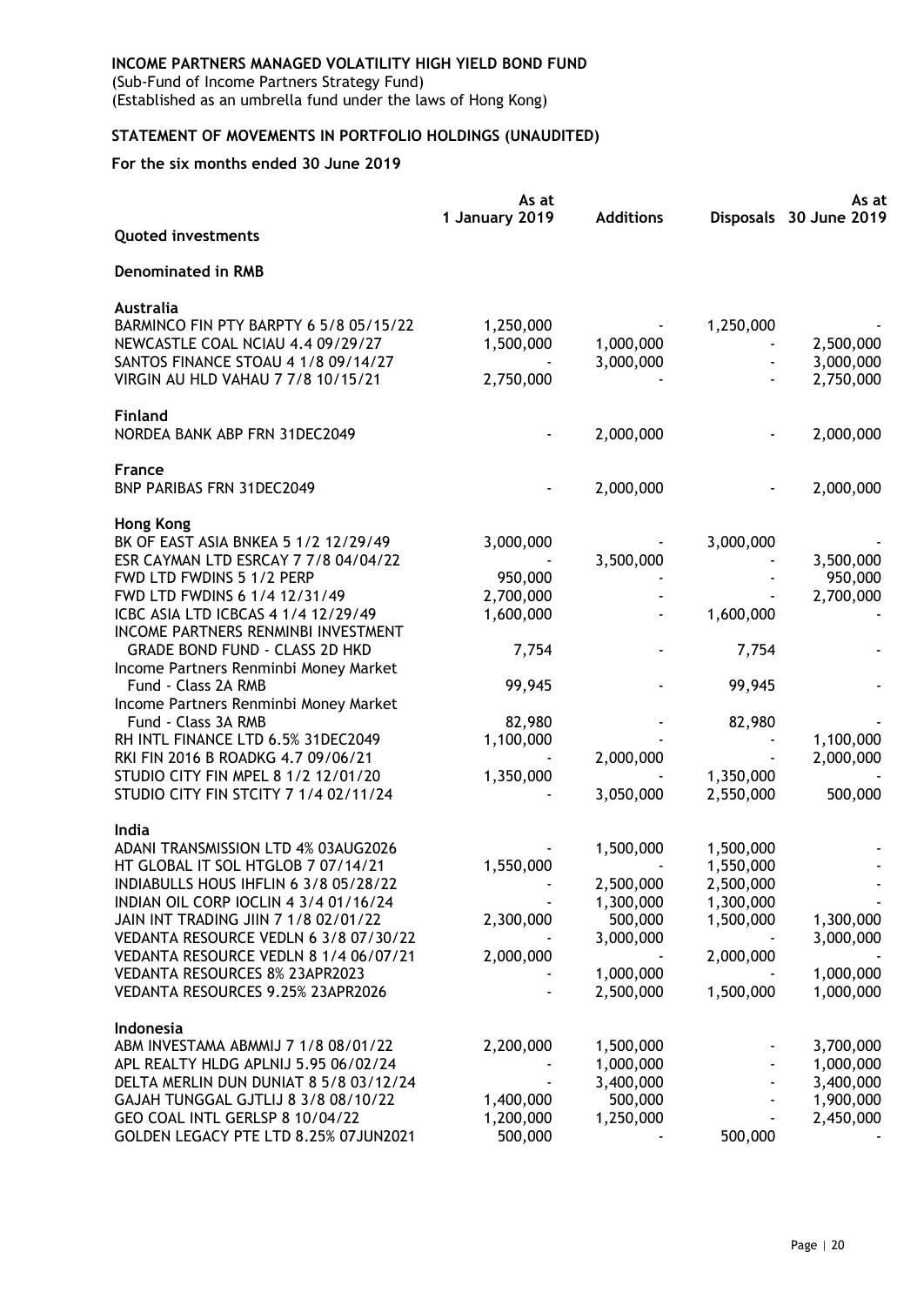(Sub-Fund of Income Partners Strategy Fund) (Established as an umbrella fund under the laws of Hong Kong)

# **STATEMENT OF MOVEMENTS IN PORTFOLIO HOLDINGS (UNAUDITED) (CONTINUED)**

|                                                                            | As at                  |                  | As at                  |                        |
|----------------------------------------------------------------------------|------------------------|------------------|------------------------|------------------------|
|                                                                            | 1 January 2019         | <b>Additions</b> |                        | Disposals 30 June 2019 |
| Quoted investments (Continued)                                             |                        |                  |                        |                        |
| Denominated in RMB (Continued)                                             |                        |                  |                        |                        |
| Indonesia (Continued)                                                      |                        |                  |                        |                        |
| JABABEKA INTL BV KIJAIJ 6 1/2 10/05/23                                     | 2,250,000              | 500,000          |                        | 2,750,000              |
| MINEJESA CAPITAL BV 4.625% 10AUG2030                                       | 1,000,000              | 1,000,000        |                        | 2,000,000              |
| MODERNLAND OVERS MDLNIJ 6.95 04/13/24                                      |                        | 2,250,000        | 1,000,000              | 1,250,000              |
| PB INTERNATIONAL BV 7.625% 26JAN2022                                       | 2,000,000              |                  | 2,000,000              |                        |
| THETA CAPITAL PTE LTD 7% 11APR22                                           | 3,500,000              |                  | 3,500,000              |                        |
| Japan                                                                      |                        |                  |                        |                        |
| MARUBENI CORP MARUB 3.56 04/26/24                                          |                        | 600,000          | 600,000                |                        |
| SOFTBANK GROUP CORP FRN 31DEC2049                                          | 2,750,000              |                  | 1,000,000              | 1,750,000              |
| Malaysia                                                                   |                        |                  |                        |                        |
| SD INTERNATIONAL SUKUK 6.3% 09MAY2022                                      |                        | 2,600,000        |                        | 2,600,000              |
| Mongolia                                                                   |                        |                  |                        |                        |
| MONGO MIN/ENG RE MONMIN 9 1/4 04/15/24                                     |                        | 600,000          |                        | 600,000                |
| MONGOLIAN MORTGAGE CO 9.75% 29JAN2022                                      |                        | 400,000          | 400,000                |                        |
| Pakistan                                                                   |                        |                  |                        |                        |
| THRD PKSTN SUKUK PKSTAN 5 5/8 12/05/22                                     |                        | 2,000,000        |                        | 2,000,000              |
| People's Republic of China                                                 |                        |                  |                        |                        |
| 21VIANET GROUP I VNET 7 7/8 10/15/21                                       |                        | 2,500,000        |                        | 2,500,000              |
| AGILE GROUP AGILE 8 1/2 07/18/21                                           | 2,500,000              |                  |                        | 2,500,000              |
| AGRICUL DEV BANK ADBCH 4.65 05/11/28                                       | 20,000,000             |                  | 20,000,000             |                        |
| AOYUAN PROPERTY CAPG 5 3/8 09/13/22<br>AOYUAN PROPERTY CAPG 7 1/2 05/10/21 | 2,300,000              |                  | 2,300,000              |                        |
| BAOXIN AUTO FIN CHGRAU 8 3/4 12/29/49                                      | 1,700,000<br>1,000,000 | 3,500,000        | 1,700,000<br>1,000,000 | 3,500,000              |
| BAOXIN AUTO FINANCE I LT FRN 31DEC2049                                     | 2,000,000              |                  |                        | 2,000,000              |
| BJ ESEG BVI BJESEG 5.3 10/18/21                                            | 1,500,000              |                  | 1,500,000              |                        |
| CAPITAL ENVIRON BEICAP 5 5/8 09/11/21                                      | 1,500,000              | 2,100,000        | 1,500,000              | 2,100,000              |
| CAR INC CARINC 6 02/11/21                                                  | 2,000,000              |                  | 2,000,000              |                        |
| CAR INC CARINC 8 7/8 05/10/22                                              |                        | 4,500,000        |                        | 4,500,000              |
| CELESTIAL DYNASTY LTD 4.25% 27JUN2029                                      |                        | 2,500,000        | 2,500,000              |                        |
| <b>CELESTIAL NWSZF 5 3/4 PERP</b>                                          |                        | 1,400,000        | 1,400,000              |                        |
| CENTRAL CHINA CENCHI 6 1/2 03/05/21                                        | 1,200,000              |                  |                        | 1,200,000              |
| CENTRAL CHINA CENCHI 7.325 01/27/20                                        |                        | 1,000,000        |                        | 1,000,000              |
| CENTRAL CHINA CENCHI 8 3/4 01/23/21                                        | 1,000,000              |                  |                        | 1,000,000              |
| CHINA AOYUAN GRP CAPG 8 1/2 01/23/22                                       |                        | 2,100,000        | 2,100,000              |                        |
| CHINA DEV BANK SDBC 3.48 01/08/29                                          |                        | 20,000,000       | 20,000,000             |                        |
| CHINA DEV BANK SDBC 4.88 02/09/28                                          | 20,000,000             |                  | 20,000,000             |                        |
| CHINA EVERGRANDE EVERRE 7 03/23/20                                         |                        | 1,000,000        | 1,000,000              |                        |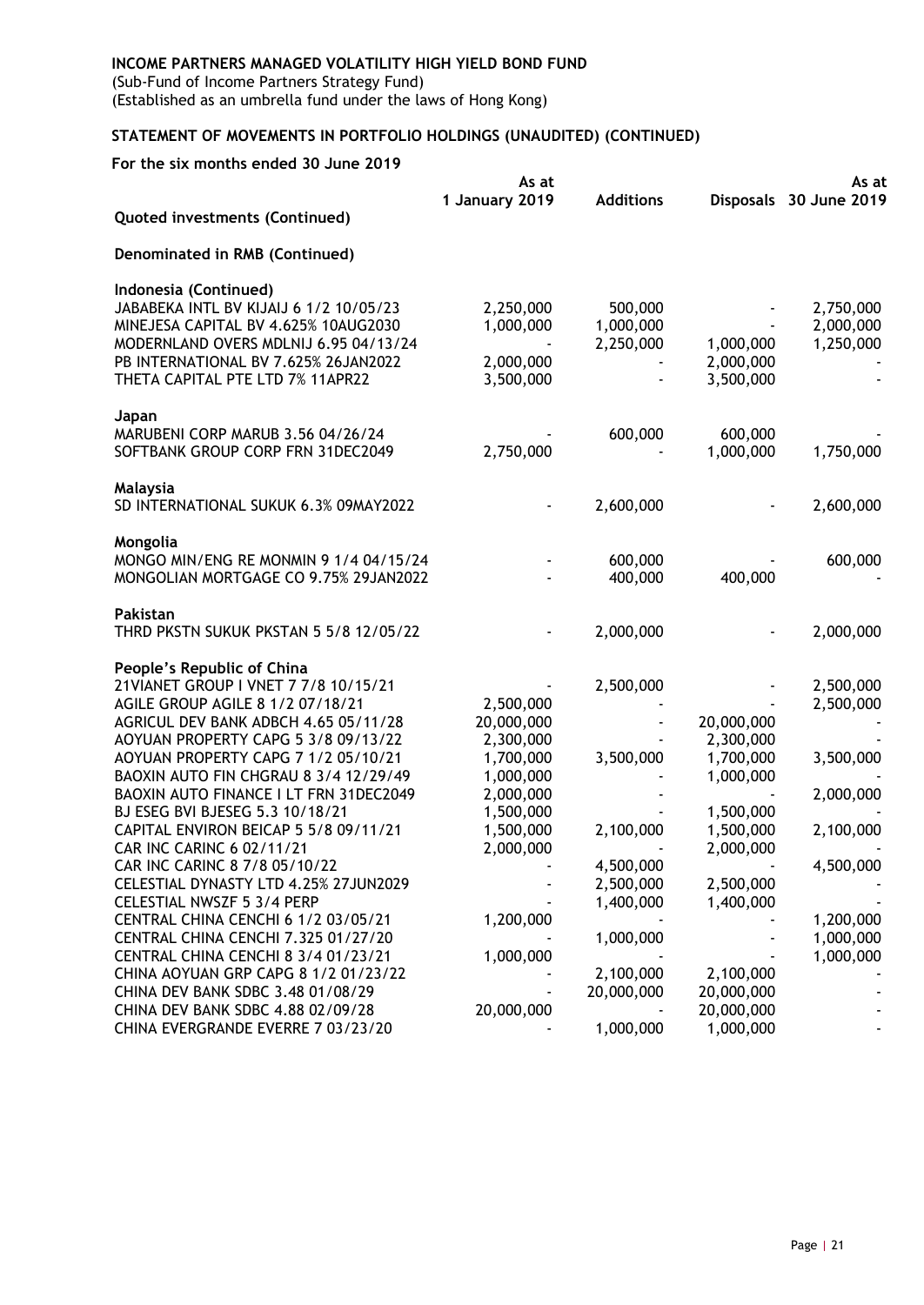(Sub-Fund of Income Partners Strategy Fund) (Established as an umbrella fund under the laws of Hong Kong)

# **STATEMENT OF MOVEMENTS IN PORTFOLIO HOLDINGS (UNAUDITED) (CONTINUED)**

|                                              | As at          |                  |            | As at                  |
|----------------------------------------------|----------------|------------------|------------|------------------------|
|                                              | 1 January 2019 | <b>Additions</b> |            | Disposals 30 June 2019 |
| Quoted investments (Continued)               |                |                  |            |                        |
| Denominated in RMB (Continued)               |                |                  |            |                        |
| People's Republic of China (Continued)       |                |                  |            |                        |
| CHINA EVERGRANDE EVERRE 8 1/4 03/23/22       |                | 9,300,000        | 4,400,000  | 4,900,000              |
| CHINA EVERGRANDE EVERRE 8 3/4 06/28/25       | 1,800,000      |                  | 1,800,000  |                        |
| CHINA GOVT BOND CGB 3.29 05/23/29            |                | 20,000,000       | 20,000,000 |                        |
| CHINA HUADIAN OVERSEAS 4% 31DEC2049          |                | 500,000          | 500,000    |                        |
| CHINA SCE GRP CHINSC 7 3/8 04/09/24          |                | 4,500,000        |            | 4,500,000              |
| CHINA SCE GRP CHINSC 8 3/4 01/15/21          |                | 1,250,000        | 1,250,000  |                        |
| CHN SCE PROPERTY CHINSC 5 7/8 03/10/22       | 3,200,000      |                  | 3,200,000  |                        |
| CHN SCE PROPERTY CHINSC 7.45 04/17/21        | 750,000        |                  |            | 750,000                |
| CIFI HOLDINGS CIFIHG 5 1/2 01/23/22          | 2,300,000      |                  | 2,300,000  |                        |
| CIFI HOLDINGS CIFIHG 6 7/8 04/23/21          | 2,000,000      | 2,000,000        |            | 4,000,000              |
| CN SINGYES SOLAR CSSXF 7.95 02/15/19         | 1,000,000      |                  |            | 1,000,000              |
| CNAC HK FNBRIDGE CO LTD 4.625%               |                |                  |            |                        |
| 14MAR2023                                    |                | 6,000,000        |            | 6,000,000              |
| COUNTRY GARDEN COGARD 7 1/4 04/08/26         |                | 2,750,000        | 1,250,000  | 1,500,000              |
| EASY TACTIC LTD 9.125% 28JUL2022             |                | 1,800,000        | 1,800,000  |                        |
| EASY TACTIC LTD GZRFPR 8 1/8 02/27/23        |                | 6,500,000        |            | 6,500,000              |
| FANTASIA HOLDING FTHDGR 8 3/8 03/08/21       | 2,500,000      | 2,000,000        |            | 4,500,000              |
| FORTUNE STAR FOSUNI 6 7/8 01/31/21           |                | 2,100,000        | 2,100,000  |                        |
| GOLDEN EAGLE RET GERGHK 4 5/8 05/21/23       | 3,000,000      | 800,000          | 3,800,000  |                        |
| HILONG HOLDING LTD 7.25% 22JUN2020           | 2,300,000      |                  | 2,300,000  |                        |
| HONG SENG LTD HONGSL 7 7/8 05/31/20          | 1,000,000      |                  | 1,000,000  |                        |
| <b>INCOME PARTNERS RMB BOND FUND - CLASS</b> |                |                  |            |                        |
| 2B (ACCUMULATION) RMB                        | 234,816        |                  |            | 234,816                |
| JINGRUI HOLDINGS JINGRU 9.45 04/23/21        |                | 4,000,000        |            | 4,000,000              |
| KAISA GROUP KAISAG 11 3/4 02/26/21           |                | 1,500,000        |            | 1,500,000              |
| KAISA GROUP KAISAG 7 7/8 06/30/21            | 1,000,000      |                  |            | 1,000,000              |
| KAISA GROUP KAISAG 8 1/2 06/30/22            | 450,000        |                  |            | 450,000                |
| KING TALENT MANAGEMENT L FRN 31DEC2049       | 1,800,000      |                  |            | 1,800,000              |
| KWG GROUP KWGPRO 7 7/8 08/09/21              | 2,000,000      |                  | 2,000,000  |                        |
| KWG GROUP KWGPRO 7 7/8 09/01/23              |                | 4,420,000        |            | 4,420,000              |
| KWG PROPERTY KWGPRO 5 7/8 11/10/24           |                | 2,000,000        |            | 2,000,000              |
| KWG PROPERTY KWGPRO 6 09/15/22               | 1,500,000      |                  | 1,500,000  |                        |
| LENOVO PERPETUAL SECURIT FRN 31DEC2049       | 1,600,000      |                  | 1,600,000  |                        |
| LOGAN PROPERTY H LOGPH 6 7/8 04/24/21        | 3,500,000      |                  | 2,100,000  | 1,400,000              |
| MODERN LAND CHN MOLAND 12.85 10/25/21        |                | 1,000,000        |            | 1,000,000              |
| MODERN LAND CHN MOLAND 7.95 03/05/21         | 2,500,000      |                  |            | 2,500,000              |
| NEW METRO GLOBAL FTLNHD 6 1/2 05/20/22       |                | 750,000          |            | 750,000                |
| NEW METRO GLOBAL FTLNHD 6.5 04/23/21         | 4,250,000      |                  | 1,000,000  | 3,250,000              |
| NEW METRO GLOBAL FTLNHD 7 1/8 05/23/21       |                | 2,000,000        |            | 2,000,000              |
| NUOXI CAPITAL HKJHCC 7 1/2 01/28/22          |                | 1,500,000        | 1,500,000  |                        |
| POWERLONG PWRLNG 6.95 04/17/21               | 3,600,000      | 1,000,000        | 1,000,000  | 3,600,000              |
| PRIME BLOOM HLDH RUYIGR 6.95 07/05/22        | 800,000        | 1,500,000        | 1,000,000  | 1,300,000              |
| RED SUN PROPERTI REDSUN 11 1/2 03/04/21      |                | 3,000,000        |            | 3,000,000              |
| RED SUN PROPERTIES GRP 9.95% 11APR2022       |                | 400,000          |            | 400,000                |